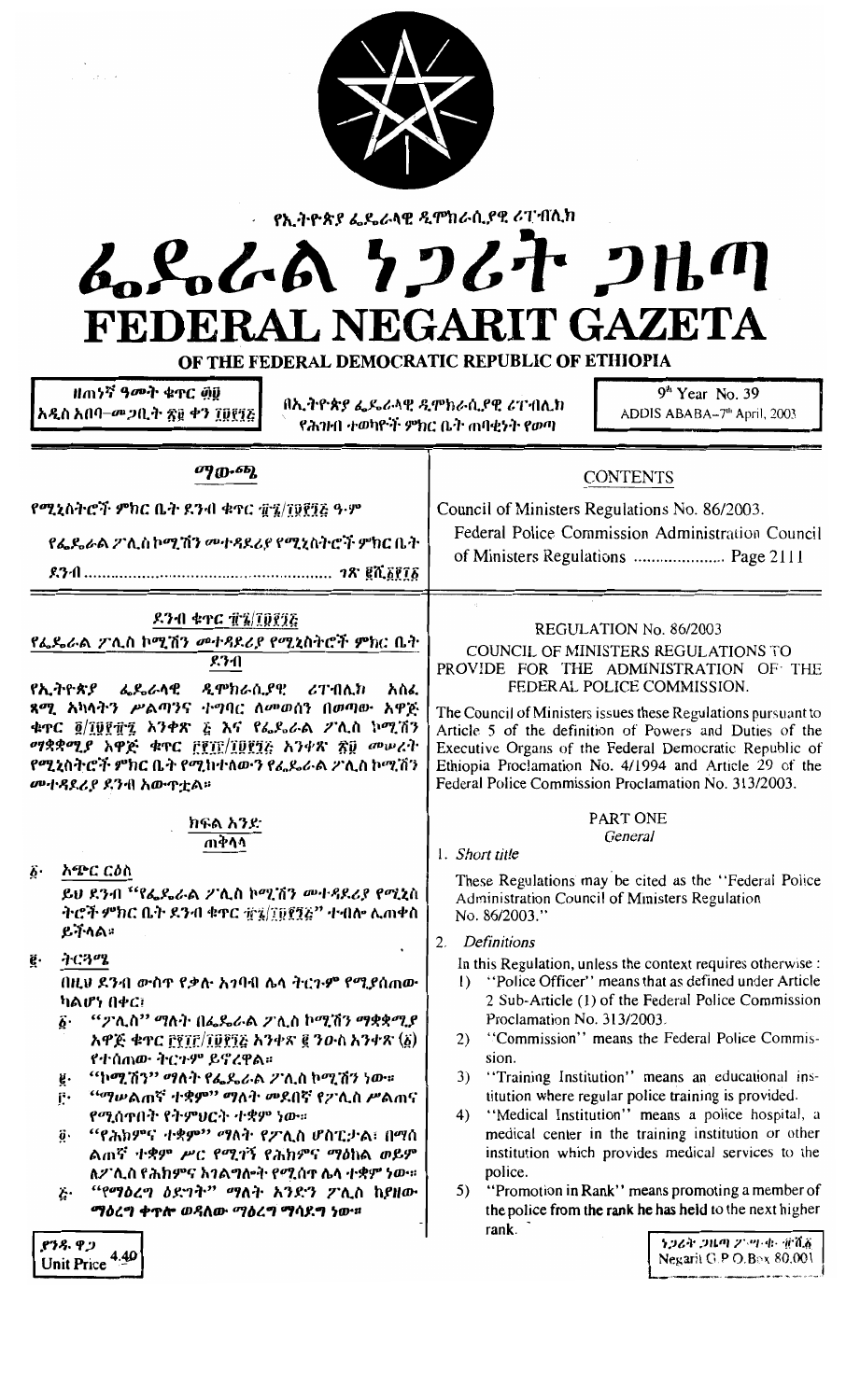| ij -   የደንቡ ተፈጻሚነት ወሰን             |
|------------------------------------|
| ይህ ደንብ ኮሚሽነሩን ፣ ምክትል ኮሚሽነሩንና በፌዴራል |
| ሲቪል ሰርቪስ ሕግ መሠረት የሚተዳደሩትን የኮሚሽኑን   |
| ሥራተኞች ሳይጨምር በማናቸውም ፖሊስ ላይ ተፈጸሚ     |
| ይሆናል።                              |

#### ክፍል ሁለት ስለምልመላ፣ ቅዋር ፣ ሥልጠና ፣ ምደባና ዝውውር

#### $\ddot{\boldsymbol{\theta}}$ ምል*መ*ሳና ቅተር

- ከዚህ በታች የተዘረዘሩትን መመዘኛዎች ያሟላ እና ۶۰ ፍላንት ያለው በፖሊስነት ሊመለመል ይችላል።
	- $\boldsymbol{v}$ ዜግነቱ ኢትዮጵያዊ የሆነ፡
	- ለ) ለሕገ $-\omega$ ንግሥቱ ተገኘՐ የሆነ፣
	- መልካም ሥነ-ምግባር ያለው፣  $\mathbf{d}$
	- $\mathbf{a}$ ዕድሜው ከ፲፰ ዓመት ያላነሰ፣
	- $\boldsymbol{\nu}$ ) የማናቸውም የፖለቲካ ድርጅት አባል ያልሆነ፣
	- ቢያንስ የሁለተኛ ደረጃ ትምህርቱን ያጠናቀቀ፣  $\mathbf{Z}$
	- ለፖሊስነት የሚያበቃው የተሟላ ጨንነት ያለው፣  $\Lambda$
	- n) በወንጀል የተፋተኛነት ሪኮርድ የሌለበት፣
- $(111.9)$  አንቀጽ በንውስ አንቀጽ  $(\vec{b})$  የተደነንገው እንደ ę. ተጠበቀ ሆኖ
	- $\boldsymbol{v}$ ) እኩል ውጤት ያስመዘገቡ የተለያዩ የብሔር ብሔረሰብ አባላት ቢኖሩ ዝቅተኛ የብሔር ተዋፅኦ ያላቸው አባላት፣ እና
	- በውጤታቸው ከወንዶች ጋር ዕኩል የሆኑ የሴት  $\Lambda$ ተወዳዳሪዎች የቅዋር ቅድሚያ ያገኛሉ።
- Ê. ኮሚሽኑ ሴቶች እና ዝቅተኛ ተዋጽኦ ያላቸው ብሔር
- ብሔረሰብ አባላት የኮሚሽኑ አባላት እንዲሆኑ ልዩ ተረት  $PPCDA$
- $\ddot{\boldsymbol{\theta}}$ የፖሊስ ምልምላ ማስታወቂያና ሂደት ኮሚሽኑ በሚያ ወጣው መመሪያ መሠረት ይሆናል።
- በዚህ አንቀጽ ንውስ አንቀጽ (፩) መሠረት ለፖሊስነት Ë٠ የተመለመለ ማንኛውም ሰው በኮሚሽኑ የሚዘጋጅ የቅጥር ውል ይፌፅማል፣ ቅጥሩ የሚፀናበት ጊዜ በቅጥር ውስ ላይ ይገለፃል።
- ማንኛውም በፖሊስነት የተቀጠረ ሰው ለሰባት ዓመት  $\mathbf{\hat{i}}$ . የአገልግሎት ግዴታ ይኖርበታል።
- ስለ ሥልጠና ŀغ
	- *ሚነ*ኛውም ፖሊስ በፖሊስነት አገልግሎት ከመጀመሩ ĥ٠ በፊት መሠረታዊ የፖሊስ ሥልጠና ይሠጠዋል፣
	- የሥልጠናው ዓላማ ለሕገ-መንግሥት መከበር የሚቆም ë٠ ብቃት ያለው የ2ንሊስ ባለሙያ መፍጠር ነው።
	- የሥልጠናው ዓይነቶች በሦስት ይከፈላሉ። እነርሱም f٠  $\boldsymbol{v}$ *መሠረታዊ የፖሊስ ሥ*ልጠና፣
		- ከፖሊስ ሥራ ጋር የሚገናኝ ልዩ ልዩ የሙያ ለ) ሥልሐና፥ እና
		- ለአ*መራር የሚያበቃ ሥ*ልጠናዎች ናቸው።  $\mathbf{d}$
	- ሥልጠናውን ለማስፈጸም የሚያስፈልጉ ዝርዝር ö. ሁኔታዎች ኮሚሽኑ በሚያወጣው መመሪያ መሠረት ይወሰናሉ።
	- ማንኛውም ጀማሪ ሠልጣኝ በሥልጠና ወቅት፦ Ŀ٠
		- $\bm{v}$ ) ምግብ፣ የመኝታ አገልግሎት፣ ልብስ፣ ጫማ፣ የጽሕፌት መሣሪያ እንዲሁም ኮሚሽኑ በሚያ ወጣው መመሪያ መሠረት የኪስ ገንዘብ ያገኛል።
		- ለ) ለሚደርስበት ሕመም ሕክምና በነፃ ያገኛል።
		- ሐ) በሚመደብበት የሥልጠና ፕሮግራም የመሳተፍ ግዴታ አለበት።
		- መ) የሚገባበትን የማሥልጠኛ ተቋም ውስጠ ደንብና *መመሪያዎች ማ*ክበር አለበት።
		- *ψ*) የተመደበበትን የሥልጠና መስክ ለማቋረጥ ለመቀየር ወይም ለማራዘም ሲፈልግ ኮሚሽኑን በቅድሚያ ማስፈቀድ አለበት።

#### 3. Scope of Application

This Regulation shall, with the exception of the Commissioner and Deputy Commissioner, and civil servants employed by the Commission, be applicable to any police officer.

#### PART TWO Recruitment, Employment, Training Assignment and Transfer

#### **Recruitment and Employment**  $\mathbf{4}$ .

- Any person willing to be recruited as a police officer  $1)$ shall fulfill the following criteria:-
	- $(a)$ an Ethiopian Citizen;
	- $(b)$ loyal to the Constitution;
	- (c) Having good ethical conduct.
	- $(d)$ 18 years of age and above;
	- (e) Not a member of any political organization;
	- $(f)$ Shall at least complete high school;
	- (g) Healthy to the extent police recruitment requires;
	- (h) Having no criminal conviction record;
- 2) Notwithstanding Sub-Article (1) of this Article, (a) If equal results are achieved by candidates from different nations or nationalities, a recruit from a nation or nationality with relatively less representation, and
	- (b) Female candidates that have equal results with male candidates shall be given priority for employment,
- 3) The Commission shall make special endeavor to enable women and members of a nation or nationality with less representation to become members of the commission,
- The Commission shall determine police recruitment  $4)$ notice and process by its directives,
- 5) Any person recruited to be a police officer in accordance with Sub-Article (1) of this Article shall sign employment contract made by the Commission. The effective date of the contract shall be specified in the contract.
- Any person employed to be a police officer 6) shall serve for a compulsory period of seven years.
- 5. **Training** 
	- Any police officer shall receive basic police training  $1)$ in a police training institution before his assignment to regular police duty.
	- 2) The objective of the training is to create professional police officers dedicated to the enforcement of the constitution.
	- $3)$ The types of training are categorized into three. These are:-
		- Basic police training,  $(a)$
		- Various professional trainings related with  $(b)$ police service; and
		- Managerial training,  $(c)$
	- The Commission shall determine by its directives  $4)$ detailed requirements for the implementation of training,
	- 5) Any recruit on a basic police training shall:
		- be entitled to get food, lodging, clothing,  $(a)$ shoes, stationery materials as well as a pocket money determined by directives of the Commission;
		- $(h)$ receive free medical service for any illness;
		- (c) be obliged to participate in the training program into which he is assigned;
		- $(d)$ strictly adhere to internal regulations and directives of the training institution into which he is admitted;
		- have the permission of the Commission before  $(e)$ terminating, changing or extending his field of training.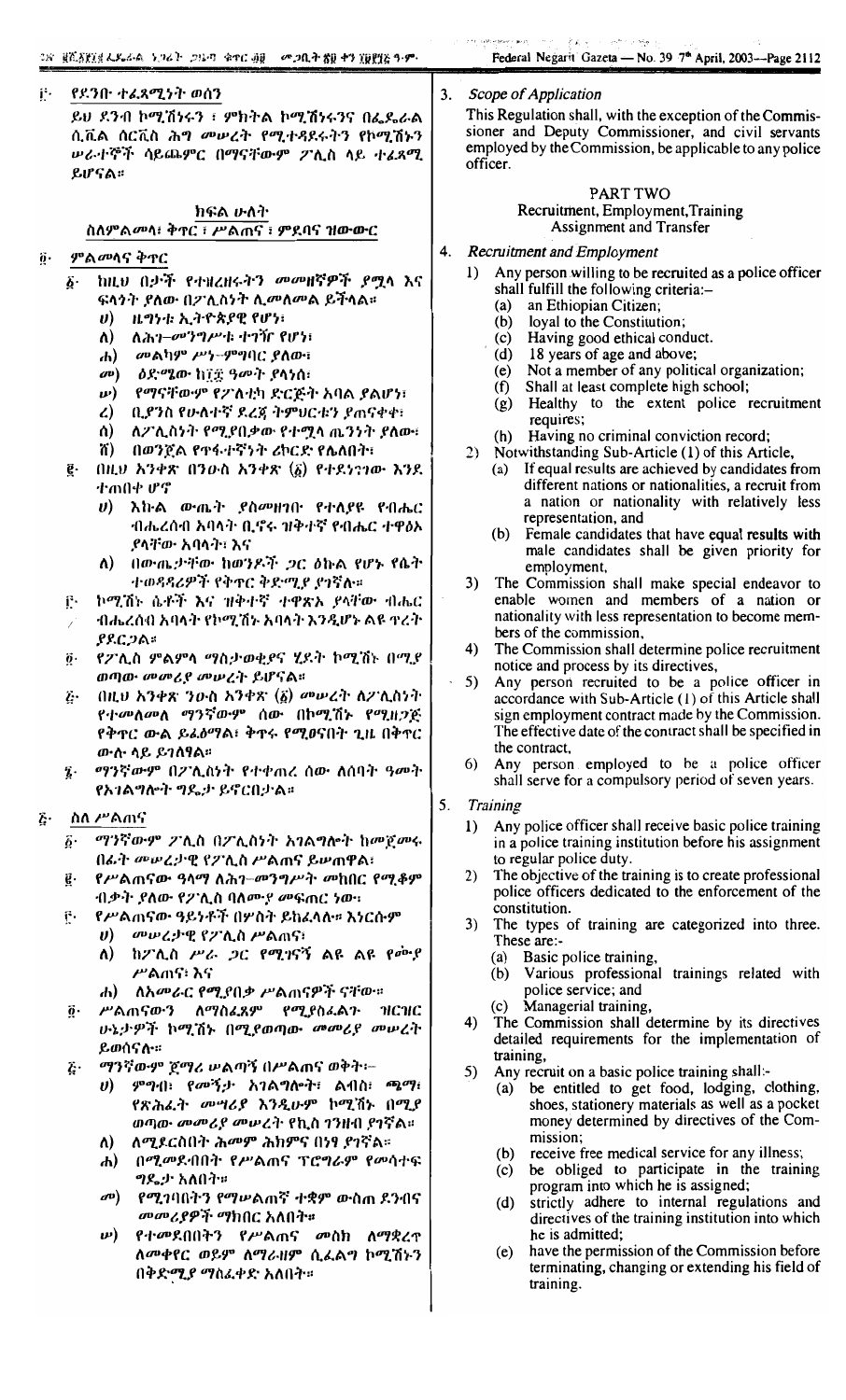| <i>ማንኛውም የፌጼራል ፖ</i> ሊስ አባል <i>መሠረታዊ የፖ</i> ሊስ<br>6٠                                                                                                                                                                                                                                             | Any police officer who has completed basic police<br>$\cdot 1$                                                                                                                                                                                                                                                                                                                                                                                                                                                    |
|--------------------------------------------------------------------------------------------------------------------------------------------------------------------------------------------------------------------------------------------------------------------------------------------------|-------------------------------------------------------------------------------------------------------------------------------------------------------------------------------------------------------------------------------------------------------------------------------------------------------------------------------------------------------------------------------------------------------------------------------------------------------------------------------------------------------------------|
| ሥልጠና እንዳጠናቀቀ ሥራ ከመጀመሩ በፊት የሚከተ<br>ለውን ቃለ <i>መ</i> ሐሳ ይፈጽማል፡፡<br>"እኔ<br>ሕገ-መንግሥቱን በሚገባ<br>ለመጠበቅ እና ሕግን ለማስከበር፣ ወንጀልን በቁርጠ<br><i>ኝነት ለመ</i> ከላከልና ሕዝቡን በእውነትና በታማኝነት<br>ለማገልገል ቃል እገባለሁ"<br>ውስዋ ይቀ <i>መ</i> ጣል።                                                                                    | training program shall, before commencing his<br>work, take the following oath.<br>"I solemnly swear that I shall pledge to protect<br>the Constitution, enforce the law, to prevent crime<br>diligently and serve the public honestly and with<br>integrity'<br>The oath, after duly signed by the police officer, shall<br>2)<br>be filed in his personal file.                                                                                                                                                 |
|                                                                                                                                                                                                                                                                                                  | 7.<br>Assignment                                                                                                                                                                                                                                                                                                                                                                                                                                                                                                  |
| ንበት ሙያ በኮሚሽኑ ይመደባል፣<br>አስፈሳጊ ሆኖ ሲገኝ ከዚህ በተለየ ሁኔታ ሲመደብ<br>ይችላል።                                                                                                                                                                                                                                   | 1) The Commission shall assign any trainee, upon<br>completion of his training, to a position in accor-<br>dance with his area of qualification.<br>He may be assigned otherwise when it is deemed<br>(2)<br>necessary;                                                                                                                                                                                                                                                                                           |
| በዝውውርና በተጠባባቂነት ስለመመደብ፣                                                                                                                                                                                                                                                                          | 8.<br><b>Transfer and Temporary Assignment</b>                                                                                                                                                                                                                                                                                                                                                                                                                                                                    |
| ኮሚሽኑ ለሥራው አስፈላጊ ሆኖ ሲያገኘው ማንኛውንም<br>ፖሊስ በመሥሪያ ቤቱ ውስዋ በተመሣሣይ የሥራ<br>ደረጀና ደመወዝ ከአንድ የሥራ መደብ እኩል ደረጀ<br>ወደአለው ሴላ ተመሳሳይ የሥራ መደብ ወይም ከአንድ<br>የሥራ ቦታ ወደ ሴላ የሥራ ቦታ በማዛወር ሲያሥራ                                                                                                                            | The Commission, Whenever necessary, can tranfer<br>1)<br>any police officer to another similar position of an<br>equal grade and salary or to another place of work<br>within its office,<br>any transfer to be made under Sub-Article (1) of this<br>2)                                                                                                                                                                                                                                                          |
| በዚህ አንቀጽ ንውስ አንቀጽ $(\vec{\delta})$ መሥረት በውስዋ<br>ዝውውር ሲሞላ በሚችል ክፍት የሥራ <i>መ</i> ደብ ላይ<br><i>መሥራት የሚል</i> ልጉ ሌሎች ፖሊሶች ሲኖሩ ዝውውሩ<br>በውድድር ይሆናል።                                                                                                                                                      | Article shall be carried out on the basis of com-<br>petition wherever there are interested police officers<br>within the commission,<br>Notwithstanding the provisions of Sub-Article (1)<br>3)<br>of this Article, the Commission may temporarily                                                                                                                                                                                                                                                               |
| ኮሚሽኑ ሥራው እንዳይበደል የአንድን ፖሊስ ደመወዝ<br>ሳይቀንስ ደረጀው ወይም የያዘው የሥራው ዓይነት<br>ሳይጠብቅ ከአንድ ዓመት ላልበለጠ ጊዜ በጊዜያዊነት<br>አዛውሮ <i>ማሠራት ይች</i> ላል፡፡                                                                                                                                                                  | assign a police officer to a position, for the sake of<br>work without affecting his salary but irrespective of<br>his postion and grade for not more than a year.<br>Where it is established by a medical certificate that<br>4)                                                                                                                                                                                                                                                                                 |
| የሥራ መደብ ሳይ ወይም ባለበት የሥራ ቦታ ሲሥራ<br>አለመቻሉ በሐኪም ማስረጃ ሲረ <i>ጋገ</i> ጥ፣<br><i>ሀ</i> ) በተመሳሳይ ደረጃ ሊመደብ የሚችልበት ክፍት<br>የሥራ መደብ ካለ በያዘው ደረጃ ወይም<br>በተመሳሳይ ደረጀ ሊመደብ የሚችልበት ክፍት<br>ለ)<br>የሥራ ቦታ ከሌለና ፖሊሱ በዝቅተኛ ደረጀ ላይ<br>ለመሥራት ፌቃደኛ ከሆነ ደረጀው ተቀንሶ ወደሚ<br>ስማማው የሥራ መደብ ወይም የሥራ ቦታ                             | the nature of the work and place of work a police<br>officer Assigned is not suitable for his health, he<br>shall be transferred to another suitable position or<br>place of work with:-<br>the same grade where such a vacant position is<br>(a)<br>available; or<br>a lower grade where a vacant position of the<br>(b)<br>same grade is not available and if he is willing<br>to be transferred to a position of lower grade                                                                                   |
| ሁኔታዎች ሲያስገድዱ ኮሚሽኑ አንድን ፖሊስ ከፍ ያለ<br>ደረጃ ባለው የሥራ መደብ ላይ በተጠባባቂነት እንዲሠራ<br><i>ማድረግ ይች</i> ላል። ይህም ሲሆን ኮሚሽኑ በሚወስነው<br><i>መ</i> ሥረት የተጠባባቂነት አበል ይከፈለዋል፡፡<br>አንድን ፖሊስ ከአንድ ዓመት በላይ በተጠባባቂነት                                                                                                          | 5) Where circumstances so require, a police officer may<br>be assigned to a higher position in an acting capacity<br>and shall be entitled to acting allowance in accor-<br>dance with the decision of the Commission.<br>It is prohibited to assign any police officer in an<br>6)                                                                                                                                                                                                                               |
| ማሥራት አይቻልም።<br>የአንድ ፖሊስ የሥራ መደብ የተሠረዘ እንደሆነ<br>በመሥሪያ ቤቱ ውስዋ ተመሳሳይ ደረጃ ወደአለው የሥራ<br><i>መ</i> ደብ መዛወር ይኖርበታል።                                                                                                                                                                                      | acting capacity for more than a year.<br>Where the position of a police officer is cancelled, he<br>7)<br>shall be transferred to another position of an equal<br>grade within the Commission.                                                                                                                                                                                                                                                                                                                    |
| ክፍል ሦስት                                                                                                                                                                                                                                                                                          | PART THREE                                                                                                                                                                                                                                                                                                                                                                                                                                                                                                        |
| የሥራ ሰዓትና ልዩ ልዩ ፈቃዶች                                                                                                                                                                                                                                                                              | <b>Working Hours and Leaves</b>                                                                                                                                                                                                                                                                                                                                                                                                                                                                                   |
|                                                                                                                                                                                                                                                                                                  | 9.<br><b>Normal Working Hours</b>                                                                                                                                                                                                                                                                                                                                                                                                                                                                                 |
| የፖሊስ አገልግሎት በቀን ፳፬ ሰዓት፣ በሳምንት ፯ ቀናትና<br>በወር ፴ ቀናት በዓመት ፫፻፳፩/፯ ቀናት ያለማቋረዋ<br>ይሰጣል።<br>የማንኛውም ፖሊስ መደበኛ የሥራ ሰዓት በቀን ፰ ሰዓት<br>ሆኖ በሳምንት ከአርባ ሰዓት <i>መ</i> ብለዋ የለበትም። ሆኖም<br>ለአስቸኳይ ጉዳይ ወይም ለልዩ የፖሊስ ሥራ የትርፍ<br>ሰዓት ሥራ እንዲሠራ በአለቃው ከታዝዘ መሥራት<br>ይኖርበታል። ለሥራበት ትርፍ ሰዓት ሥራ የማካካሻ<br><i>ዕረፍት ይሰጠዋል፡</i> ፡ | The Police service shall be continuously rendered for<br>1)<br>24 hours a day, 7 days a week, 30 days a month and<br>365/6 days a year.<br>Regular working hours of any police officer shall be<br>2)<br>8 hours a day and shall not exceed 40 hours in a<br>week. However, he shall be instructed to work<br>additional hours by the concerned authority during<br>the time of emergency and for special police duty. He<br>shall be granted compensatory time off for the<br>additional hours he spent on duty. |
|                                                                                                                                                                                                                                                                                                  | ፪· ¯ የተ <i>ሬጸመው ቃለ መሐ</i> ላ በፖሊሱ ተሬርም በግል ማህደሩ<br><b>ምደባ፣</b><br>፩·   እንድ ሰልጣኝ ሥልጠናውን ካጠናቀቀ በኋላ በሥለጠ<br>Ē٠<br>Ë٠<br>ይትላል።<br>ĝ.<br>በዚህ አንቀጽ ንውስ አንቀጽ $(\underline{\delta})$ የተደነገገው ቢኖርም<br>ŗ٠<br><i>ማን</i> ኛውም ፖሊስ በጤና መታወክ ምክንያት በያዘው<br>$\ddot{\mathbf{0}}$ .<br>ይዛወራል።<br>ï٠<br>ï.<br>ĩ.<br>መደበኛ የሥራ ሰዓት<br>ö.<br>ğ.                                                                                                                                                                                          |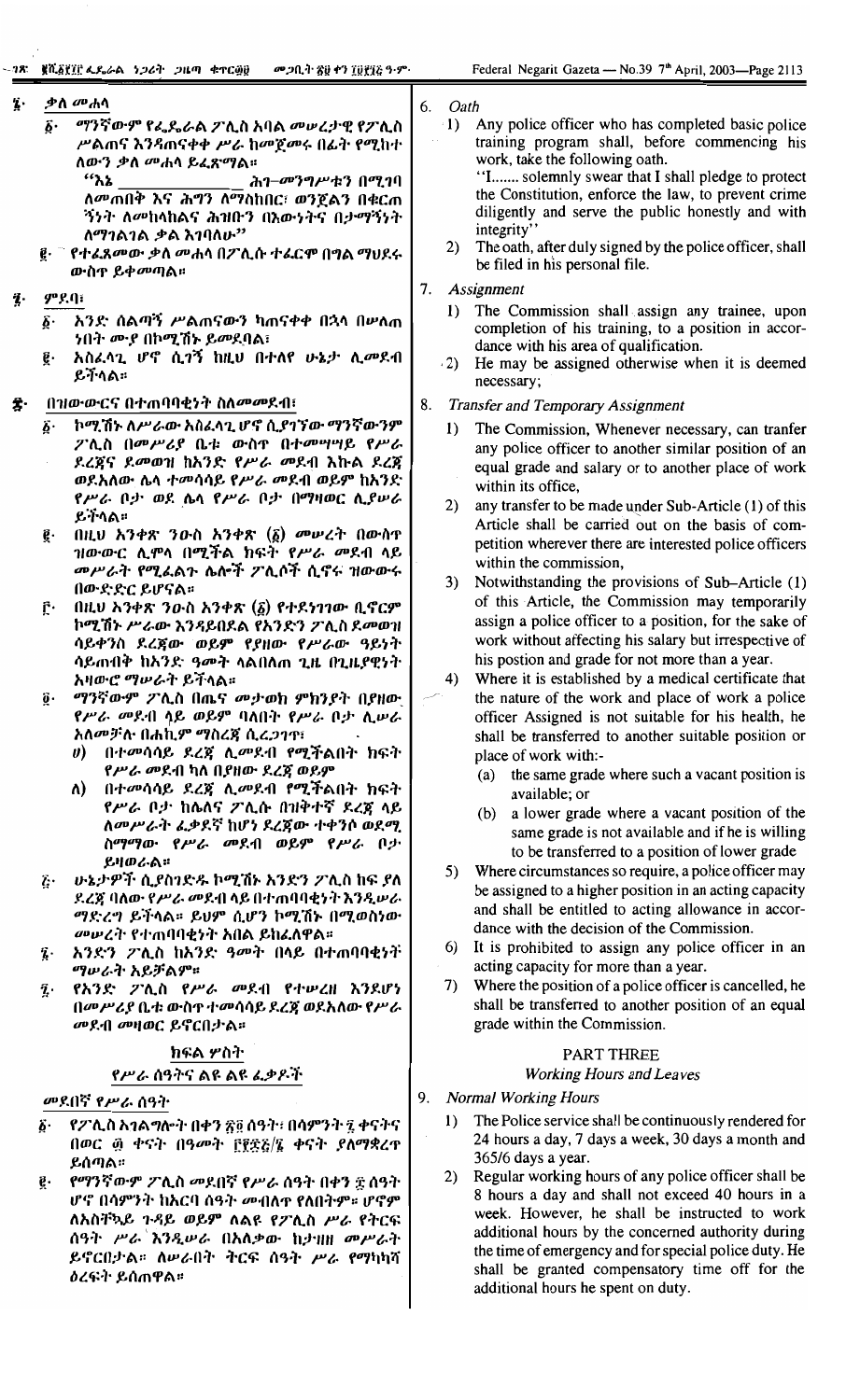#### ፲· የዓመት ዕረፍት ፌቃድ መርሀ

- የዓመት ዕረፍት ፌቃድ የሚሰጠው ፖሊሱ ለተወሰነ ጊዜ б. በማረፍ አገልግሎቱን በታደሰ መንፈስ እንዲቀጥል ለማስቻል ነው።
- የዓመት ዕረፍት ፌቃድ በ1ንዘብ አይለወጥም።

#### ፲፩· የዓመት ዕረፍት ፌቃድ ቀናት

- ፩· አንድ ዓመት ያገለገለ ፖሊስ ፳ የሥራ ቀናት የዓመት ዕረፍት ፍቃድ ያገኛል።
- ፪· ከአንድ ዓመት በላይ ያገለገለ ፖሊስ ለእያንዳንዱ ተጨማሪ ዓመት አንድ የሥራ ቀን እየታከለበት የዓመት *ዕ*ረፍት ፌቃድ ያገኛል፡፡ ሆኖም የሚሰጠው የአንድ ዓመት የዕረፍት ፈቃድ ከ፴ የሥራ ቀኖች መብለተ የለበትም።
- ሮ· በሌላ የመንግሥት መሥሪያ ቤት ቀደም ሲል የሰጠው አገልግሎት ለዚህ ንውስ አንቀጽ (፪) አፈጻጸም የሚታሰብ ይሆናል።

#### ፲፪· የዓመት ዕረፍት ፌቃድ አሰጣጥ

- የዓመት ዕረፍት ፌቃድ የኮሚሽኑን ዕቅድ መሠረት δ. በማድረግና በተቻለ መጠን የፖሊሱን ፍላጎት በማመ ዛዘን በሚዘ*ጋጅና ፖ* ሊሱ እንዲያውቀው በሚደረግ መርሀ *ግብር መሠረት በበጀት ዓመት ውስ*ተ ይሰጠዋል፡፡
- ፪· አንድ ፖሊስ ፌቃድ በሚወስድበት ጊዜ በዕረፍት ላይ የሚቆይበትን የአንድ ወር ደመወዙን በቅድሚያ ሊወስድ ይችላል።
- ፫· Aዩ ሁኔታ ከሌለ ወይም ፖሊሱ ተከፋፍሎ እንዲሰጠው ጠይቆ የቅርብ አለቃው ካልፈቀደለት በቀር የዓመት ዕረፍት ፌቃድ ሳይከፋፌል በአንድ ጊዜ በበጀት ዘመኑ *መ*ሰጠት አለበት።
- <u>፩</u>·የሥራው ሁኔታ በማስገደዱ ወይም በፀጥታ አለመረ*ጋጋ*ት ምክንያት የዓመት ዕረፍት ፌቃድ ሊተላለፍ ይችላል፡፡

#### ፲፫· የዓመት ዕረፍት ፌቃድ ስለማስተላለፍ

- ፩· የሥራው ሁኔታ በማስገደዱ ምክንያት ኮሚሽኑ የአንድን ፖሊስ የዓመት ዕረፍት ፌቃድ በበጀት ዓመቱ ውስ**ተ** ሊሰጠው ያልቻለ እንደሆነ የበላይ ኃላፊው ለሁለት የበጀት ዓመት ሊያስተላልፈው ይችላል።
- ፪· ሆኖም ፖሊሱ ያልተጠቀመበት የዓመት ዕረፍት ፈቃድ በሦስተኛው በጀት ዓመት ለፖሊሱ መሰጠት አለበት።

## ፲፬· የወሊድ ፌቃድ

- $\delta$ . *ነ*ፍሰጡር የሆነች ፖሊስ፣
	- υ) ከእርግዝናዋ *ጋ*ር የተ*ያያ*ዘ ምርመራ ለማድረግ ሐኪም በሚያዘው መሠረት ደመወዝ የሚከፌ ልበት ፌቃድ ይሰጣታል፣
	- ለ) ከመውለዷ በፊት ዕረፍት እንድታደርግ ሐኪም ካዘዘ ደመወዝ የሚከፌልበት ዕረፍት ይሰጣታል፣
- *መ*ውለ**ጀዋ ሲደር**ስ እወልዳለሁ ብላ ከነመተችበት ቀን  $\mathbf{r}$ በፊት ሰላሳ ተከታታይ ቀናት የቅድመ ወሊድ ፈቃድ እንዲሁም ስትወልድ ከወለደችበት ቀን ጀምሮ ስልሳ ተከታታይ ቀናት የወሊድ ፈቃድ ከደመወዝ ጋር ይሰጣታል።
- ը<sub>•</sub> የወሰደ**ችው የቅ**ድመወሊድ ፈቃድ ሲያልቅ ያልወለደች እንደሆነ እስከምትወልድበት ቀን ድረስ ባሉት የሥራ ቀናት **የምትቆይበት** ዕረፍት በበጀት ዓመቱ ካላት የዓመት ዕረፍት ፌቃድ ወይም በበጀት ዓመቱ የዓመት ዕረፍት ፌቃድ የሴላት እንደሆነ ከሚቀጥለው የበጀት *ዓመት የዕረፍት ፌቃዷ መ*ውሰድ ትችላለች፡፡
- ፬· በዚሀ አንቀጽ ንውስ አንቀጽ (፪) የተወሰነውን የወሊድ ፌቃድ ከጨረሰች በኋላ ብትታመምና ተጨማሪ ፌቃድ የሚያስፈል*ጋት መ*ሆኑ በሐኪም ከተረ*ጋገ*ጠ በዚህ ደንብ አንቀጽ ፲፭ በተደነገገው መሠረት የሕመም ፌቃድ *መ*ውሰድ ትችላለች።

#### 10. Objectives of Annual Leave

- 1) The purpose of annual leave is to enable a police officer get rest and resume work with renewed strength.
- 2) There shall be no payment in lieu of annual leave.
- 11. Duration of Annual Leave
	- 1) Any police officer shall be entitled to annual leave of 20 working days for his first year of service.
	- 2) A police officer having a service of more than one year shall be entitled to additional leave of one working day for every additional year of service; provided, however, that the duration of the annual leave shall not exceed 30 working days.
	- 3) Previous service rendered in any other governmental organization shall be considered for the application of Sub-Article (2) of this Article.
- 12. Granting of Annual Leave
	- 1) Annual leave shall be given on the basis of the Commission's plan and shall be prepared by giving due consideration to the interest of the police officer and according to a schedule known to the police officer within the budget year.
	- 2) A Police officer shall be entitled to advance payment of his monthly salary at the time of taking his annual leave.
	- 3) Annual leave shall be granted without interruption at one time during the budget year unless there is exceptional circumstance or is so requested by the police officer and approved by his immediate superior.
	- 4) Annual leave may be postponed due to compelling reasons of work or when security problems arise.
- 13. Postponement of Annual Leave
	- 1) The Superior of a police officer may authorize the postponement of annual leave for two budget years where the commission, due to compelling reasons, is unable to grant a police officer his annual leave within the same budget year.
	- 2) However, the accumulated leave shall be granted to the police officer in the third budget year.
- 14. Maternity Leave
	- 1) A female police officer who conceives a baby shall be entitled to:-
		- (a) paid leave for medical examination in accordance with a doctor's recommendation,
		- paid leave before delivery if recommended by  $(b)$ a doctor,
	- 2) A female police officer who conceives a baby shall be entitled to a period of 30 consecutive days of maternity leave with pay before delivery and 60 consecutive days of maternity leave after delivery.
	- 3) If she does not deliver on the presumed date, the days subsequently taken before her delivery shall be replaced by her annual leave; if she doesn't have annual leave within the budget year it shall be replaced from the next budget year.
	- $4)$ The officer shall be entitled to sick leave in accordance with Article 15 of this Regulation if she becomes sick after completion of her maternity leave under Sub-Article (2) of this Article.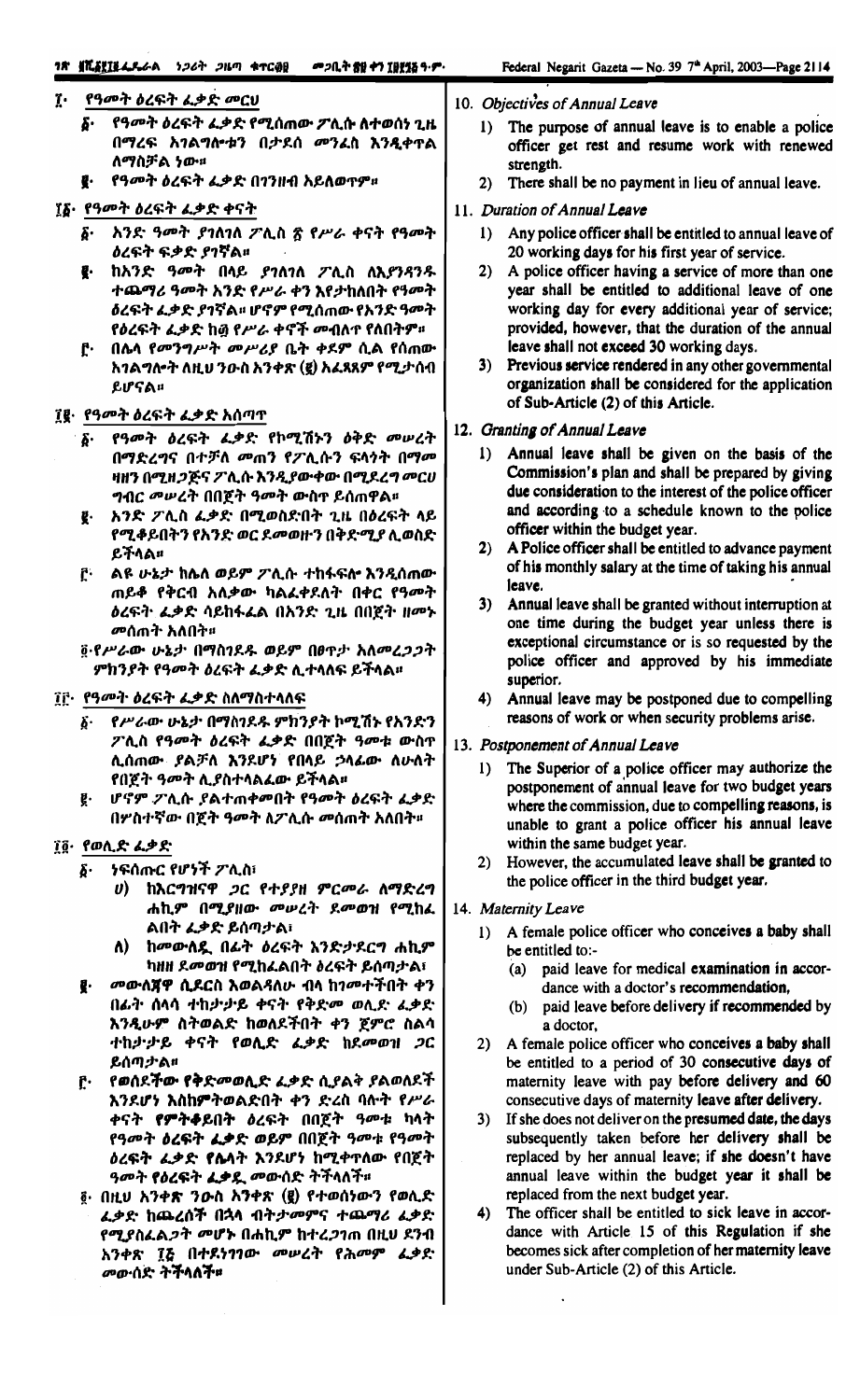## ፲፩· የሕመም ፌቃድ

- ማንኛውም ፖሊስ በሕመም ምክንያት ሥራ መሥራት б. ያልቻለ እንደሆነ በሀኪም ማስረጃ የተደገሬ የሕመም ፌቃድ ይሰጠ**ዋል**።
- Į. በዚህ አንቀጽ ንውስ አንቀጽ (፩) መሥረት ሲፖሊሱ የሚሰጥ የሕመም ፌቃድ በተከታታይ ወይም በተለያየ ጊዜ ቢወሰድም ሕመሙ ከደረሰበት የመጀመሪያ ቀን አንስቶ ባለው የአሥራ ሁለት ወር ጊዜ ውስተ ከስምንት ወር ወይም በአራት ዓመት ውስተ ከአሥራ ሁለት ወር <sup>መ</sup>·በለጥ የለበት**ም**።
- ŗ. በዚህ አንቀጽ ንውስ አንቀጽ (፪) መሠረት የሚሰተ የሕመም ፌቃድ ለመጀመሪያዎቹ ዎስት ወራት ከሙሉ ደመወዝ ጋር፣ ለሚቀጥሎት ምስት ወራት ከግግሽ ደመወዝ ጋር እና ለመጨረሻዎቹ ሁለት ወራት ያለደ መወገ! ይሆናል።
- ô· ማንኛውም ፖሊስ ሲታ**መም**፣
	- υ) ከአቅም በላይ የሆነ ምክንያት ካላ*ጋ*ጠመው በስተቀር በተቻለ ፍ**ተነት መታመ**ሙን ለመሥሪያ ቤቱ ማሳወቅ አለበት።
	- ለ) በተከታታይ ከፖስት ተን ወይም በአንድ የበጀት ዓመት ውስተ ከስድስት ቀን በላይ በሕመሙ ምክንያት ከሥራ የቀረ እንደሆነ ለመታመሙ የሕክ**ምና ማስረጀ ማቅረ**ብ አለበት¤
- ፲፯· ከሥራ በመጣ ጉዳት ምክንያት ስለሚሰተ ፌቃድ
	- б. በሥራ ምክንያት ጉዳት የደረሰበት ፖሊስ ከጉዳቱ ድኖ ወደ ሥራው እስኪመለስ ወይም በጉዳቱ ምክንያት ለዘለቄታው መሥራት ያልቻለ መሆኑ በሕክምና ማስረጀ እስከሚረ*ጋገ*ኖ ድረስ የሕመም ፌቃድ ከሙሉ ደመወዝ *ጋ*ር ይሰጠዋል¤ ሆኖም የሚሰጠው የሕመም ፈቃድ በማናቸውም ሁኔታ ከ፲፪ ወራት መብለተ የለበትም።
	- g. በአሥራ ሁለት ወር ጊዜ ውስጥ ከጉዳቱ ድኖ ወደ ሥራ መመለስ ያለመቻሉ በሕክምና ማስረጃ ሲረ*ጋግ*ዮ በዚህ አንቀጽ ንውስ አንቀፅ (፩) የተደነገገው ጥቅም ይጠበቅ ለታል።
	- ፖሊሱ ሕክምናውን በአግባቡ ባለመከታተሉ ወይም ŕ٠ በሐኪም የተሰጠውን ትዕዛዝ ባለማክበሩ ሕክምናውን ያጓተተ እንደሆነ በዚህ አንቀፅ ንዑስ አንቀጽ (፩) እና (፪) መሠረት የሚሠጠው የሕክምና ፌቃድ ይቋረጣል።
	- ከሥራ በመጣ ጉዳት ምክንያት ዘላቂ ሙሉ ወይም ከፊል õ. የመሥራት ችሎታውን ያጣ ፖሊስ አግባብ ባለው የጡረታ ሕግ የተሰጠው መብት ይጠበቅለታል፡፡
	- በደረሰበት ጉዳት ምክንያት የሞተ እንደሆነ አግባብ Ŀ٠ ባለው የጡረታ ሕግ መሠረት የጡረታ አበል ለሕጋዊ ባለመብቶች ይከፈላል።
	- ለዚህ ደንብ ተፈፃሚነት "በሥራ ላይ የሚደርስ ጉዳት" ī. ማለት አግባብነት ያለው የአሥሪና የሥራተኛ ጉዳይ ሕግ የሥጠውን ትርጓሜ ይይዛል።
- ፲፯· የጋብቻ ፌቃድ

ማንኛውም ፖሊስ ትጻር ሲይዝ ሦስት የሥራ ቀናት የጋብቻ ፌቃድ ከደመወዝ ጋር ይሰጠዋል፡፡

- ፲፰· የሐዘን ፌቃድ
	- **፩· ማንኛውም ፖሊስ የትጻር ጓደኛ፣ ተወላጅ፣ ወላጅ፣ ወይም** እስከሁለተኛ ደረጃ የሚቆጠር የሥጋ ወይም የጋብቻ ዘመድ የሞተበት እንደሆነ ደመወዝ የሚከፈልበት የሦስት ተከታታይ ቀናት የሐዘን ፌቃድ ይሰጠዋል፡፡
	- $\mathcal{F}$ ሊሱ በዚህ አንቀጽ ንውስ አንቀጽ (፩) ከተመለከቱት ውጭ የቅርብ ዘመድ ወይም ወዳጅ የሞተበት እንደሆነ ደመወዝ የሚከፈልበት የአንድ ቀን የሐዘን ፈቃድ ይሰጠዋል። ሆኖም በዚህ ምክንያት የሚሰጥ የሐዘን ፌቃድ በአንድ የበጀት ዓመት ውስጥ ከስድስት ቀን *መብ*ስጥ የ**ስበት**ም።

15. Sick Leave

- 1) Any police officer shall be entitled to sick leave, certified by medical institution where he is unable to work due to sickness.
- The duration of sick leave to be granted to a police  $2)$ officer in accordance with Sub-Article (1) of this Article shall not exceed eight months in one year or twelve months in four years, whether counted consecutively or intermittently starting from the first day of sickness.
- 3) Sick leave to be granted in accordance with Sub-Article (2) of this Article shall be with full pay for the first three months, with half pay for the next three months and without pay for the last two months.
- $4)$ Where a police officer is absent from work due to sickness:
	- (a) he shall, as soon as possible, notify the Concerned office unless prevented by force majeure,
	- (b) he shall produce a medical certificate in case of absence from work for three consecutive days or for more than six days within a budget year,

#### 16. Leave Due to Employment Injury

- 1) Any police officer who has sustained an employment injury shall be entitled to injury leave with pay until he recovers and resumes work or until it is medically certified that he is permanently disabled; provided, however, that the leave so granted shall not exceed 12 months.
- 2) A police officer who is unable to recover and resume work within 12 months shall be entitled to the benefits provided under Sub- Article (5) of this Article.
- Where the police officer delays his recovery by not  $3)$ following the treatment properly or by his nonobservance of doctors' instructions, his entitlement of the medical benefits and leave under Sub-Article (1) and (2) of this Article shall cease.
- 4) A police officer who has sustained permanent total or partial disability due to employment injury shall be entitled to benefits provided in the relevant pension law.
- 5) Where an employment injury resulted in the death of the police officer his survivors shall be entitled to gurvivors' pension gratuity payable under the relevant pension law.
- For the purpose of this regulation, "Employment injury" refers to the definition given in the labour proclamation

#### 17. Marriage Leave

Any police officer shall be entitled to three working days leave with pay when he conducts his marriage.

- 18. Mourning Leave
	- 1) Any police officer shall be entitled to leave with pay for three consecutive days in the event of the death of his spouse, descendant, ascendant or any other relative up to second degree, by consanguinity or affinity,
	- $2)$ A police officer shall be entitled to leave with pay for one day in the event of the death of his close relative or friend other than those specified in Sub-Article (1) of this Article; provided, however, that such leave shall not exceed six days within a budget year,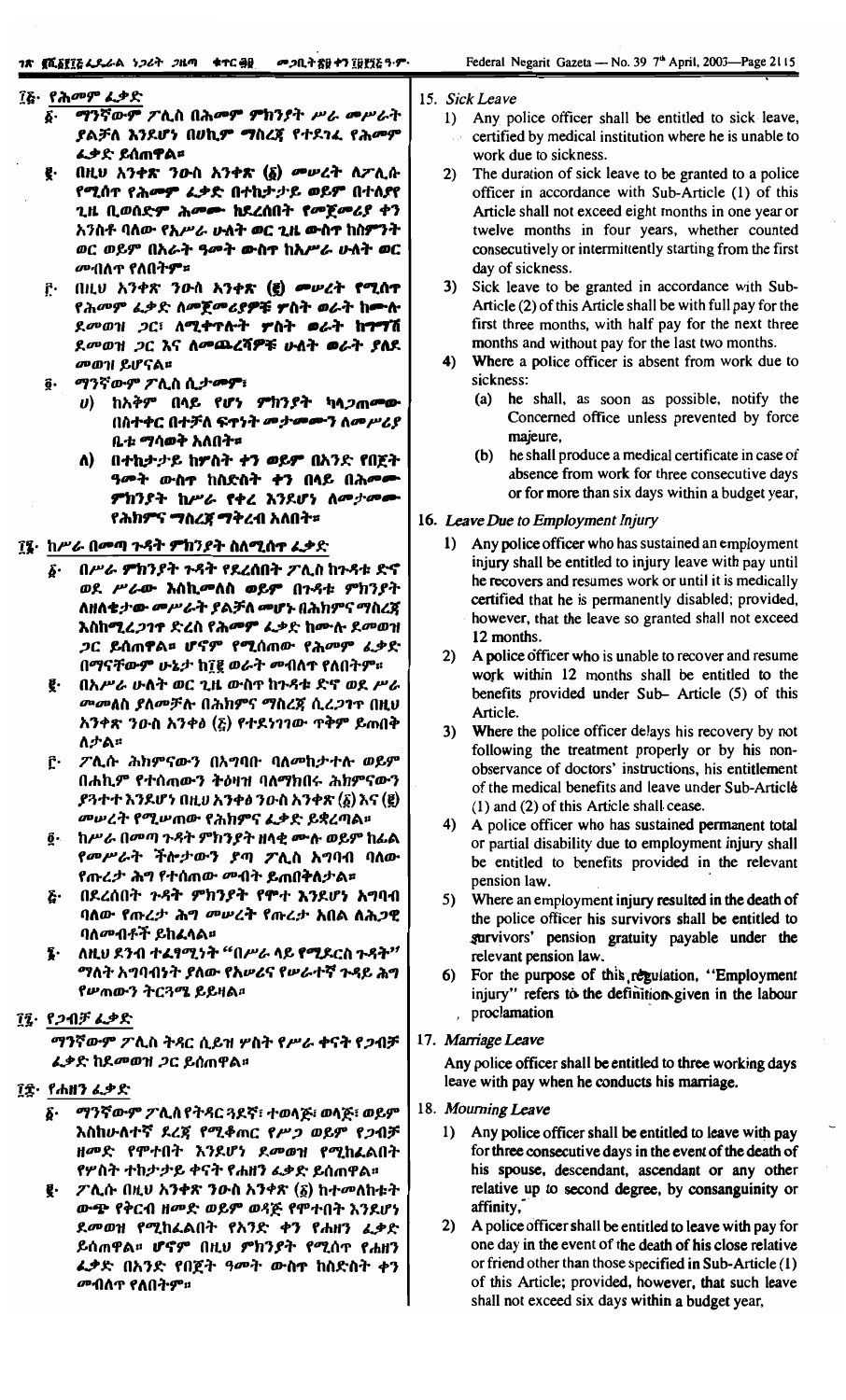#### ፲፱・ከደመወዝ ጋር ስለሚሰጥ ልዩ ፌቃድ

#### ማንኛውም ፖሊስ፣

- ፩· ከፍርድ ቤት ወይም ከሌሎች ሥልጣን ከተሰ**ጣቸ<del>ው</del>** አካላት *መ*ጥሪያ ሲደርሰው የተጠራበት ጉ**ዳይ እስከሚያ** በቃበት ጊዜ ድረስ፣
- ፪· በሕዝብ ምርጫ ሥልጣን የሚይዙ የመንግሥት ኃላፊ ዎችን ለመምረጥ ሲሆን ምርጫው ለ**ሚወስድ**በት **ጊዜ**፣
- ፫· በኮሚሽኑ እቅድ በተገኘው የትምሀርት ዕድል በአንር ውስጥ ወይም በውጭ አገር እንዲማር ሲወስን፣
- ↑ ከደ*መወዝ ጋ*ር ልዩ ፌቃድ ይሰጠዋል¤

#### ያለደመወዝ ስለሚሰጥ ልዩ ፌቃድ ጽ·

ማንኛውም ፖሊስ በቂ ምክንያት ሲያቀርብና የኮሚሽኑን **ጥቅም የማይጎዳ ሲሆን የቅርብ አለቃው ደመወዝ የማይከፈ** ልበት ልዩ ፈቃድ ሊሰጠው ይችላል። ክፍል አራት

## ስለደምዝና የሕክምና አገልግሎት

- *ደመወዝና አበ*ል ፳፩∙
	- δ· ማንኛውም ፖሊስ በመንግሥት በሚወሰነው መሠረት
		- ለተመደበበት የሥራ ቦታ ደመወዝ ይከፈለዋል  $\boldsymbol{\theta}$ 
			- Λ) የቀለብ፣ የመጓጓዣ አበልና እንደአስፈላጊነቱ የሚወሰን ሴሳ አበል ሊከፈለው ይችላል፡፡
	- የፖሊስ ደመወዝ ክፍያ የሚደረገው በየወሩ መጨረሻ æ.  $50 - u$
	- [· ማንኛውም ፖሊስ የሁለት ወር ደመወዙን ለመበደር ይችላል። ሆኖም ብድሩን ከተበደረበት ጊዜ ጀምሮ በአሥራ ስምንት ወራት ውስጥ መከፈል ይኖርበታል።
	- የሥራ አፈፃፀም ወጤቱ ጥሩ የሆነ አንድ ፖሊስ በያዘው ማዕረግ በየሁለት ዓመቱ የደመወዝ የዕርከን ጭማሪ ያገኛል ።

#### ስለደ*መወገ*! ስኬል 犬ぞ・

- ፩· ኮሚሽኑ ለፖሊሶች የሚያገለግሉ የደመወዝ ስኬሎችን . አ**ተንቶ ለሚ**ኒስትሩ ያቀርባል፣ በሚኒስትሮች ምክር ቤት ሲፈቀድም አፈጸጸሙን ይቆጣጠራል።
- ፪· የደመወዝ ስኬሎም ለኢያንዳንዱ የሥራ ደረጃ መነሻና መድረሻ ደመወዝ እንዲሁም በየጊዜው የሚደረገውን **የደመወዝ ጭማሪ የሚያመለክቱ እርከኖች ይኖ**ሩታል።

#### ጽሮ· ስለደ*መወገ*! **ጭማ**ሪ

- <u>δ· የፖሊሶች ደመወዝ **ጭ**ማሪ በሚኒስትሮች ምክር ቤት</u> በሚወሰነው ጊዜ መሠረት የሚፈጸም ይሆናል።
- አጥጋቢ፣ ከፍተኛ ወይም ከዚያ በላይ የሆነ የሥራ ₹. አፈጸጸም ውጤት ላገኙ ፖሊሶች እንደሥራ አፈጻጸም ውጤታቸው መጠኑ የተለያየ የደመወዝ ጭማሪ እንዲ ያገኙ ይደረጋል።
- $\mathbf{r}$ . የዚህ አንቀጽ ንውስ አንቀጽ (፩) ድን*ጋ*ጌ አ**ተ**ጋቢ የሥራ አፈጸጸም ውጤት ላላኅኘ ፖሊስ ተፈጸሚ አይሆንም።

## <u>ጽ፬· የደመወዝ ክፍያ ስለመያዝና ስለመ</u>ቁረጥ

- የማንኛውም ፖሊስ ደመወዝ  $\delta$ .
	- ሀ) በፖሊሱ ስምምነት፣
		- Λ) በፍርድ ቤት ትዕዛዝ ወይም
		- ሐ) በሕግ በተደነገገው መሥረት ካልሆነ በስተቀር ሊያዝ ወይም ሊቆረጥ አይችልም።
- $($ λιιυ λንቀጽ ንውስ እንቀጽ  $($ δ $)$   $($ λ $)$  ወይም  $($ λ $)$ е. መሥረት ከፖሊስ ደመወዝ የሚቆረጠው ከደመወዙ አንድ <del>ሦ</del>ስተኛ መብለጥ የለበትም።

#### 19. Special Leave with Pay

any police officer shall be entitled to special leave with pay where:

- he is summoned by a court or any other competent l) authority, for the time utilized for the same purpose,
- 2) he participates in the election of government officials, for the duration of the voting period,
- 3) he gets educational opportunity at home or abroad according to the commission's plan.

## 20. Leave Without Pay

Where a police officer, upon sufficient ground, applies for a special leave without pay, his superior may authorize the grant of such leave if it does not affect the interest of the Commission.

#### **PART FOUR**

#### **Salary and Medical Benefit**

#### 21. Salary and Allowances

- 1) Any police officer, as determined by the state, shall be paid:-
	- (a) a salary for a position he is assigned to;
	- allowances for rations, transportation and  $(b)$ other allowances that may be determined as the situation requires;
- 2) Any Police officer's salary shall be paid at the end of every month.
- 3) Any police officer is entitled to borrow his twomonth's salary. However, he shall pay it back within eighteen months starting from the date of the loan.
- 4) A police officer with good performance report is entitled to a salary increment to be made every two years in his present rank,
- 22. Salary Scale
	- 1) The Commission shall undertake studies on salary scales applicable to police officers and submit to the Minister and supervise their proper implementation upon approval by the Council of Ministers.
	- 2) Salary scales shall contain the minimum and maximum pay and steps indicating periodical increments for each grade.
- 23. Salary Increment
	- 1) Police officers' salary increment is implemented according to the time limit determined by the Council of Ministers.
	- 2) The salary increments to be made to police officers with satisfactory, above satisfactory and outstanding performances shall vary accordingly.
	- The provisions of Sub-Article (1) of this Article shall not be applicable to a police officer whose performance is unsatisfactory.
- 24. Withholding and Deduction of Salary
	- 1) The salary of a police officer may not be withheld or deducted except in accordance with:
		- (a) the consent of the police officer;
		- (b) court order; or
		- (c) the provisions of the law.
	- 2) Monthly deductions from the salary of a police officer to be made pursuant to Sub-Article (1) (b) or (c) of this Article shall not exceed one third of his salary.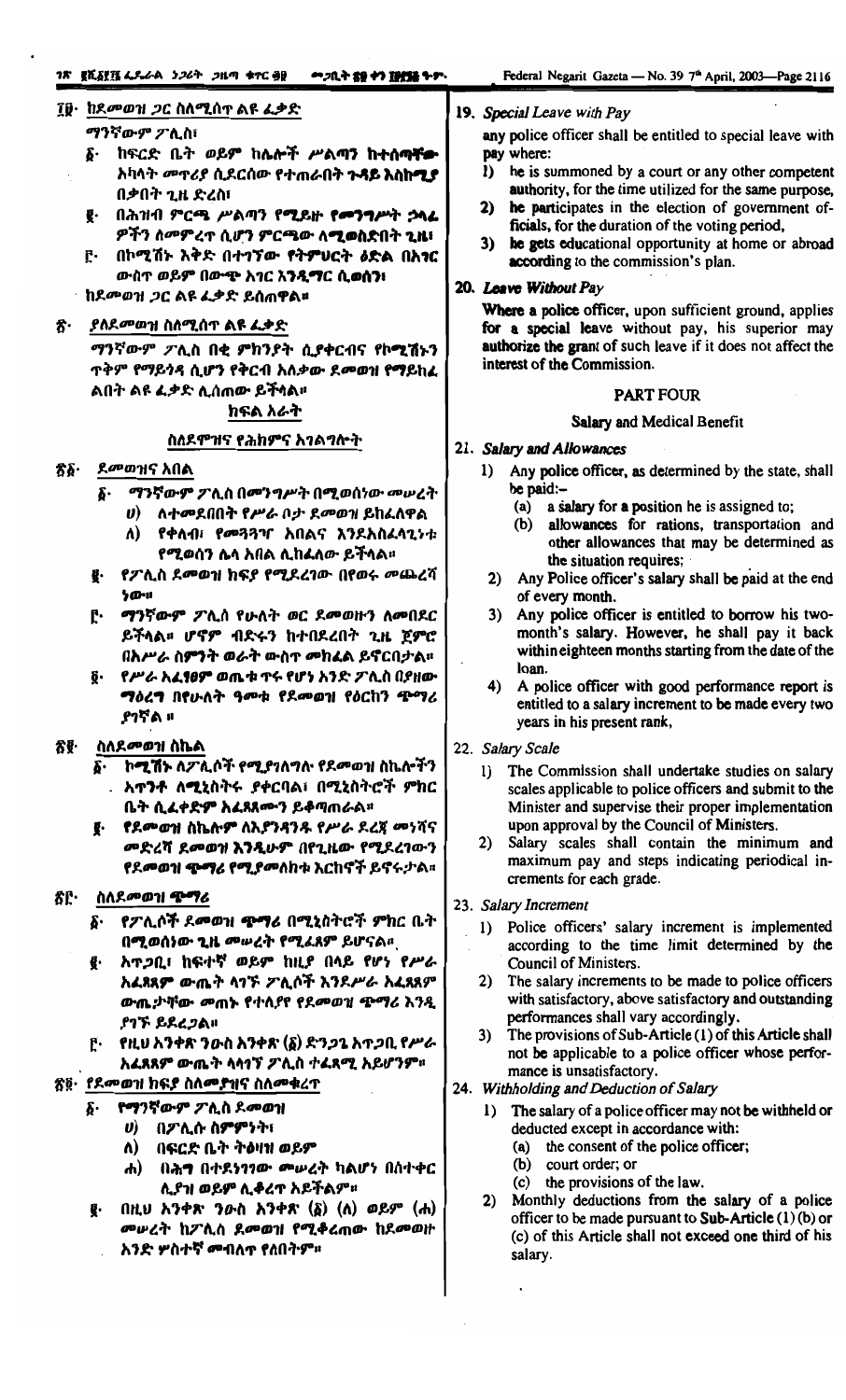#### ጽጅ· የሕክምና አ*ገ*ልግሎት

- ማንኛውም ፖሊስ በፖሊስ የሕክምና ተቋም የሚሰ Ä. ጠ**ውን ማንኛውም የሕክምና** አገልግሎት በነፃ የማግኘት **መብት ይኖረዋል**።
- በሥራው ምክንያት ጉዳት የደረሰበት ፖሊስ የሚያስፈል **ነውን የሀክምና ወጪ ኮሚሽኑ ይ**ችላል።
- ማንኛውም **ፖ**ሊስ የትዳር ጓደኛውንና አካለ መጠን Ŀ. **ያልደረሱ ልጆቹን በፖሊስ የ**ሕክምና ተቋም በ<del>ነ</del>ፃ **የሕክምና እኀልግሎት እንዲየኀ**ኙ ማድረግ ይችላል።
- ማንኛውም **ፖሊስ በዚህ ደንብ መሥረት ለ**ሚያገኘው የሕክምና አኅልግሎት የሚያደርገው የመዋራ መጠን ኮሚሽኑ በሚያወጣው መመሪያ መሠረት ይፈፀማል።
- ኮሚሽኑ ጅ.
	- $\boldsymbol{\theta}$ በሐኑሬታ ለተግለሉ ፖሊሶች እና
	- ከኮሚሽኑ ውጭ ላሉ ሌሎች ሰዎች በክፍያ  $\Lambda$ የሕክምና አንልግሎት ስለሚሰጥበት ሁኔታ ዝርዝር ። ለጦራያ የወጣል።

#### ክፍል አምስት

#### የፖሊሶች መረጃ አደደዝ

- ሸ፮· የግል ማህደር
	- ኮሚሽኑ በሥሩ ለሚተዳደረው ስለአያንዳንዱ ፖሊስ y. አግባብነት ያላቸውን መረጃዎች የሚይዝ የግል ማህደር እንዲኖር ያደርጋል።
	- ማንኛውም ፖሊስ በግል ማህደሩ ውስኖ የሚገኙትን Ķ. **ማስረጀዎች የመመልከት ወይም ግልባ**ጩን የመውሰድ *ሙ*ብት ይኖረዋል።
	- j. ከሚመለከታቸው የአስተዳደር ሠራተኞች በስተቀር ኮሚሽነሩ ወይም ምክትል ኮሚሽነሩ ሳይፈቅድ ማንኛውም ሰው የአንድን ፖሊስ የግል ማህደር ማየት አይትልም፡
	- ፖሊሱ ያላወቀውን እሱን የሚመለከት ማስረጀ በ<del>ግ</del>ል ğ. *ማህ*ደሩ ውስዋ ማስቀመዋ ክልክል ነው።
- ጽ፤፦ ስታትስቲካዊ መረጃዎች

ኮሚሽኑ ፖሊሶችን የሚመለከቱ ስታትስቲካዊ መረጀዎችን የመሰብሰብና የማጠናቀር ;ንላፊነት ይኖረዋል።

## ጽጅ· <u>የሥራ አፈፃፀም</u> ግምገማ ዓላማ

- *የሥራ አፌ*ጸጸም *ግምገማ ዓላማ ፓ*ሊሶች፦  $\delta$ .
	- $\boldsymbol{\theta}$ *ሥራ*ቸውን በሚጠበቀው *መ*ጠን፡ ጥልጥ፣ ዶሬጀንና ጊዜን ባሟላ ሁኔታ እንዲየከናውኑ፣
	- ጠንካራና ደካማ ንናቸውን እንዲየሙቁ፥ Λ)
	- ሐ) የወደፊቱ የሥራ አፈጸጸማቸው እንዲሻሻልና ለሥራ ያሳቸውን ተነሳሽነት እንዲዮነለብት <mark>ማስቻል ይሆናል</mark>።
- የሥራ አፈጸጸም ግምገማ በግልፅና ሥራው የሚመለከ g. ታቸው በተገኙበት ቢጋራ ይከናወናል።
- *የሥራ አሬጸጸም ግምገማ* ኮሚሽኑ በሚደመጣው Ë. መመሪያ መሠረት ይፈጸማል።

# ክፍል ስድስት

## <u>አገልግሎት ስለማቋረጥና ስለማፈዛም</u>

#### ጽ፱· በገዛ ፌቃድ ከሥራ ስለመሰናበት

- *ማንኛውም ፖሊስ በ*ማንኛውም ጊዜ የአንድ ወር δ. ቅድሚያ የጽሁፍ ማስታወቂያ በመስጠት ሥራውን በገዛ ፌቃዱ ሊለቅ ይችላል።
- *መ*ልቀቂያ ጠያቂው ፖሊስ ስሥ<del>ራው እጅግ</del> አስፈሳጌና ğ. በቀላሉ ለመተካት የማይቻል ሆኖ ሲፃኝ ኮሚሽነሩ ወይም ምክትል ኮሚሽነሩ የ<del>መልቀቂያ</del> ቁያቁውን ከሦስት ወር ስማይበልጥ ጊዜ ሲያፉዝሙው ይችላል።
- መልቀቂያውን የጠየቀው ፖሲስ የማዴታ እንልግሎት Ë. *ዝመኑን ሳያ*ጠናቅቅ ከሆ<mark>ን ወይም ልዩ ሥል</mark>ጠና ወስዶ<br>*የሚያ*ስፈል*ገውን - አገ*ልግሎት ፣ ያሳጠናቀቀ - ከሆነ ኮሚሽኑ ለርሱ ሥልጠና ያወጣውን ማናቸውንም ወጪ መክፌል ይኖርበታል።
- 25. Medical Benefits
	- A police officer shall have the right to get medical  $1)$ services free of charge in police medical institutions,
	- The Commission shall cover necessary medical 2) expenses incurred by a police officer due to employment injury.
	- $3)$ A police officer shall have the right to get free medical services, in police medical institutions for his spouse and minor children,
	- 4) Regarding the medical benefits of this regulation the commission shall determine the amount of contribution to be made by police officers with directives.
	- 5) The Commission in regard to:
		- retired police officers, and  $(a)$
		- $(b)$ other individuals outside the commission shall have detailed directives about the rendering of medical service with a certain amount of payment.

#### **PART FIVE**

## Preservation of personal file of police officers

#### 26. Personal File

- The Commission shall keep personal file containing  $\bf{D}$ all relevant information regarding each police officer.
- A police officer shall have access to all information  $2)$ contained in his personal file or to have a copy thereof,
- $3)$ any police officer other than the concerned administrative staff shall not have access to the personal file of another police officer unless authorized by the Commissioner or the Deputy Commissioner,
- 4) It is prohibited to file any document in the personal file of a police officer without his knowledge,

#### 27. Statistical Data

The Commission shall have the duty to collect and compile statistical data regarding police officers.

#### 28. Purpose of Performance Evaluation

- The purpose of performance evaluation shall be to  $\bf{D}$ enable police officers to:
	- effectively discharge their duties in accor- $(a)$ dance with the expected level, quality standards and time;
	- identify their strengths and weaknesses;  $(b)$
	- improve their future performances and de- $(c)$ velop self initiative;
- $2)$ Performance evaluation shall be transparent and shall be carried out with the collective participation of police officers working together,
- Performance evaluation shall be carried out in  $3)$ accordance with directives issued by the Commission.

#### PART SIX

#### Termination and Extension of Service

#### 29. Resignation

- Any police officer may, giving a one-month prior  $\bf{D}$ notice in writings, resign at any time.
- Where the service of the police officer is indispen-2) sable and he can not be replaced easily, the Commissioner or deputy Commissioner may delay his release for a period not exceeding three months,
- A police officer who has applied for resignation prior to completing the period of his obligatory service or who has received special training and has not rendered the required service shall reimburse the Commission all corresponding expences incurred on him.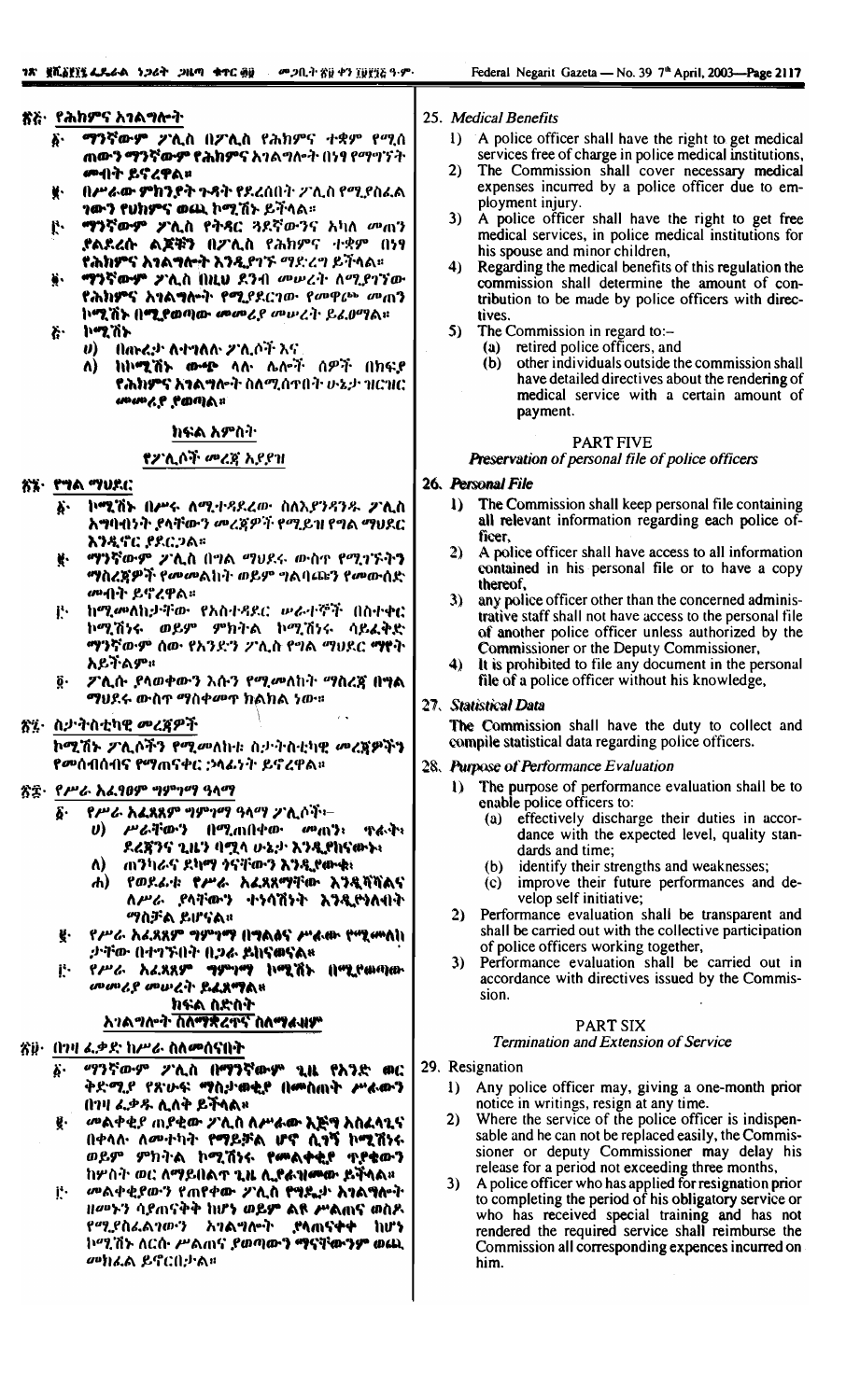- በሕመም ወይም ከሥራ በመጣ ጉዳት ምክንያት ለአገልግሎት ብቱ አለመሆን
	- *ማንኛውም ፖሊ*ስ በዚህ ደንብ አንቀጽ ፲፭(፪) በተመለ б. ከተው ሕመም ጊዜ ውስተ ወደ ሥራ ለመመለስ ካልቻለ የሕክምና ማስረጀ ማቅረብ ሳያስፈልግ በሕመም ምክንያት ለሥራው ብቁ እንዳልሆነ ተቆዋሮ አገል  $7$ r+ $k$   $\lambda$  $3$   $2$  $5$  $2$  $2$  $3$  $5$  $3$  $5$  $2$  $3$  $5$  $5$
	- ፪· በዚህ ደንብ አንቀጽ ፲፯(፩) መሥረት የተሰጠው የሕመም ፌቃድ ጊዜ ካበቃ በኋላ ወደሥራው መመለስ ካልቻለ በሥራው ምክንያት ጉዳት የደረሰበት ፖሊስ ለዘለቂታው መሥራት አለመቻሉ በሕክምና ግስረጀ ሲረጋገዋ ወዲየውኑ ከሥራ እንዷሰናበት ይደረጋል።

#### <u>፴፩· በችሎታ ማነስ ምክንያት ከሥራ ስለማሰናበት</u>

- ፩· ማንኛውም ፖሊስ የተመደበበትን ሥራ ያለውን *b*ውቀትና ችሎታ ተጠቅም ለ*መሥራት የተቻልው*ን <u>ጥረት እያደረገ የሥራ አሬ**10ም ው**ጫቱ በተከታታይ</u> ለውለት ጊዜ ከመካከለኛ ንተብ በቃች ከሆን ከሥራ *ማ*ሰናበት ይቻ**ላል**።
- ij - የዚህ አንቀጽ ንውስ አን**ቀጽ (፩) ቢኖር***ም ቀዩም* **ባሎት** ተኪታታይ ζ ዓመታት **ከፍተኛ የሥራ አሬ<del>ፃፀም</del>** ውጤት ሲያገኝ የነበረ ፖሊስ የሥራ አራዴጹም ውጫቱ በተኪታታይ ለሦስት ጊዜ ከመከነልኛ ነዋብ በታች ካልሆን በስተቀር ከሥራ አይሰናበት<del>ዎ</del>፡፡
- ij = በዚህ አንቀጽ ንውስ አንቀጽ (፩) *ወይም (፪) መሠረት* አንደ፡ን ፖሊስ ከሥራ **ግ**ስናበት **የሚቻለው**፣
	- $\theta$ ) ASHO-PPL OSA PTSALATOS PARS በ*መ*ስጠት፥ *ወይም*
	- $A)$  hence the sig at two st are ሊሠራው ወደሚችለው ልላ የሥራ መደብ በማዛወር፣
- በዚህ አንቀጽ ንውስ አን**ተጽ (፩) መሥሪት ሲሆን** ö. ቢያንስ ለአንድ ዓመት ወይም በንውስ አንቀጽ (፪) *መሠረት* ሲሆን ቢያንስ ለአንድ ዓ**መት ተኩል** እንዲሠራ ከተደረገ በኋላ ፖሊሱ የሥራ አሬ<del>10</del>ዎ ውጤቱን ለማሻሻል ያልቻለ እንደሆነ የአንድ ወር ቅደ፡*ሚያ ማ*ስጠንቀቂያ በመስጠት ነው።

#### ፴፪· በዲስፕሊን ምክንያት ከሥራ ስለማሥናበት

- *δ· ማንኛውም ፓ*ሊስ፦
	- U) በዚህ ደንብ አንቀጽ ያ፩ (፩) መሠረት ከሥራ እንዲሰናበት የዲስፕሊን ቅጣት የተሳለፌበት እና
	- በዚህ ደንብ መሠረት ይግባኝ ብሎ ቅጣቱ ያልተ Λ) ሥረዘለት እንደሆነ

አገልግሎቱ ይቋረጣል።

የዲስፕሊን ውሳኔ በይግባኝ ከተሻሻለለት ወይም ከተሰ ë. ረዘለት በክርክር ወቅት ሳይከፈለው የቀረው ደመወዝ ታስቦ ያለወለድ ይከፈለዋል፡፡

#### ፴፫· በዕድ**ሜ ምክን**ያት አገልግለ•ት ስለማቋረተ

- *ማንኛውም ፖ*ሊስ አ*ገ*ልግሎቱ ካልተራዘመ በስተቀር . S. በሕግ ከተወሰነው የመጦሪያ ዕድሜ ከደረሰበት የመጨረሻ ቀን ጀምሮ ያለተጨማሪ ሥነ ሥርዓት አገልግሎቱ እንዲቋረጥ ይደረጋል።
	- e- *ጋ* ሊሱ ጡረ*ታ* ከመውጣቱ ከሦስት ወር በፊት በጽሁፍ እንዲያውቀው መደረግ አለበት።

## <u>ậĝ· የአገልግሎት የምስክር ወረቀት</u>

ማንኛውም ፖሊስ በማናቸውም ምክንያት አገልግሎቱን ሲያቋርጥ ወይም ለማቋረጥ ሲጠይቅ ሲያከናውን የነበረውን የሥራ ዓይነት ፥ የአገልግሎት ዘመኑን ሲከፈለው የነበረውን ደመወዝና ከሥራ የተሰናበተበትን ምክንያት የሚገልጽ የአገ ልግሎት የምስክር ወረቀት ይሰጠዋል ፡፡

#### 30. Termination due to Illness or employment injury

- 1) Where a police officer is unable to resume work within the time specified under Article 15 (2) of this Regulation, he shall, without requirement of a medical certificate, be deemed unfit for service and be discharged.
- 2) In accordance with Article 16(1) of this Regulation, where a police officer who has sustained employment injury is medically determined to be permanently disabled his service shall forthwith be terminated.

#### 31. Termination on Grounds of Inefficiency

- 1) The service of a police officer may be terminated where his performance evaluation result is unsatisfactory for two successive evaluation periods despite exerting all his knowledge and ability to accomplish his work.
- 2) Notwithstanding the provisions of Sub-Article (1) of this Article, a police officer whose performance evaluation result is above satisfactory for successive five years may not be dismissed on grounds of inefficiency unless his performance result becomes unsatisfactory for the following three successive evaluation periods.
- 3) The termination of service under Sub-Article (1) or (2) of this Article shall be effected after:
	- (a) giving a training required for his position: or
	- (b) transferring him to another suitable position of an equal grade.
- 4) The termination of service of a police officer under Sub-Article  $(1)$  or  $(2)$  of this Article shall only be effected upon giving him a one month prior notice where he is unable to improve his performance within at least one year, in the case of Sub-Article  $(1)$  or one and a half years, in the case of Sub-Article (2).
- 32. Termination on Disciplinary Grounds
	- 1) The service of any police officer shall be terminated where:
		- (a) a disciplinary penalty of dismissal under Sub-Article (1) of Article 54 of this Regulation is imposed on him; and
		- (b) the penalty is not canceled on appeal made under this Regulation,
	- 2) Where the penalty is mitigated or canceled on appeal, the police officer shall be entitled to the payment with out interest of his salary withheld during the appeal period.
- 33. Retirement
	- 1) Unless a police officer's service year is extended beyond the retirement age, his service shall be terminated without any additional formality on the last day in which he attained the retirement age as determined by law.
	- 2) The police officer shall be notified of his retirement in writing three months prior to his retirement.

#### 34. Certificate of Service

Where the service of a police officer is terminated for any reason or where he so requests, he shall be provided with a certificate of service indicating the type and duration of his service, his salary and the reason for the termination.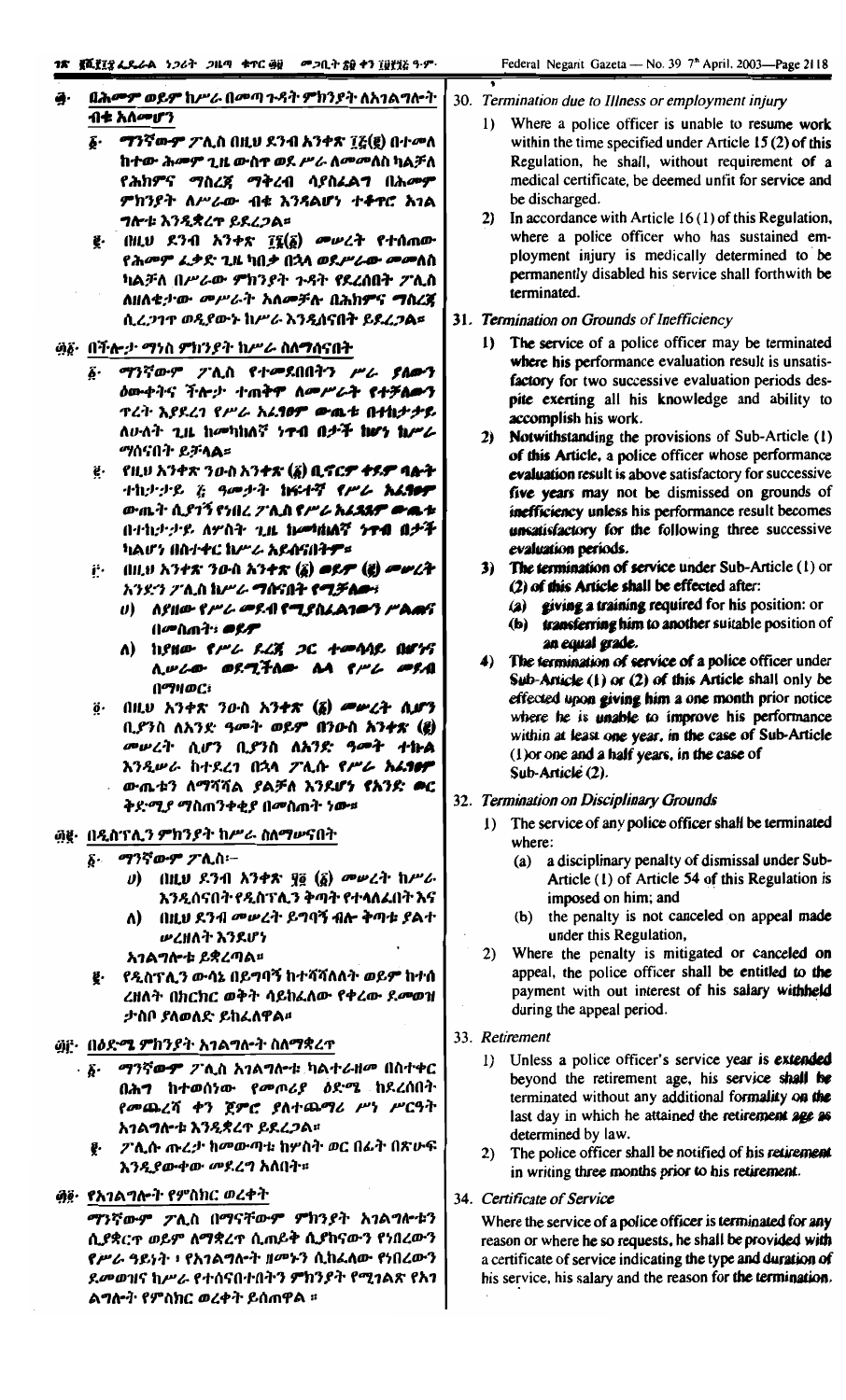|     | ንጽ   ጀሺ <u>ÄኛIN</u> ፌደፌል ነጋሪት ጋዜጣ ቁተር ፴፱   መጋቢት ጽ፱ ቀን ፲፱፻፺፭ ዓ.ም-                      | Federal Negarit Gazeta - No. 39 7 <sup>th</sup> April, 2003-Page 2119                                                       |
|-----|---------------------------------------------------------------------------------------|-----------------------------------------------------------------------------------------------------------------------------|
|     | <u>፴፭·  አገልግሎት ሲ</u> ቋረዋ ስለሚፈጸም ክፍያ                                                   | 35. Severance Pay                                                                                                           |
|     | ማንኛውም ፖሊሲ አገልግሎቱን በሚያቋርጥበት ጊዜ<br>ö.<br>የሥራበት ደመወዝና አበል ይከፈለዋል ፡፡                      | Any police officer who has terminated his service is<br>$\mathbf{D}$<br>entitled to salary and allowance for the service he |
|     | አግባብ ባለው የጡረታ ሕግ የተደነገገው እንደተጠበቀ<br>ë.                                                | has already rendered.                                                                                                       |
|     | ሆኖ አንድ ፖሊስ በሞተ ምክንያት አገልግሎቱ ሲቋረጥ                                                      | 2)<br>Without prejudice to the provisions of the relevant                                                                   |
|     | ለሕ <i>ጋ</i> ዊ ትዳር ጓደኛው ወይም በሥሩ ይተዳደሩ ለነበሩ <sup>"</sup>                                | pension law, where the service of a police officer is                                                                       |
|     | ቤተሰቦቹ የሦስት ወር ደመወዝ ይከፈላል ፡፡                                                           | terminated due to his death, an amount equivalent to                                                                        |
|     | ፴፯· አገልግሎት ስለማራዘም                                                                     | his three month's salary shall be paid to his legal<br>spouse or dependents.                                                |
|     | አንድ ፖሊስ የመጦሪያ ዕድሜው ከደረሰ በኋላ በአንድ<br>ő٠                                                |                                                                                                                             |
|     | ጊዜ እስከ አምስት ዓ <sup>መት</sup> በጠቅላላው ከአሥር ዓመት                                           | 36. Extension of Service                                                                                                    |
|     | ለማይበልጥ ጊዜ አገልግሎቱን ማራዘም ይቻላል ፡፡                                                        | The service years of a police officer may be<br>$\bf{I}$                                                                    |
|     | በዚህ አንቀጽ ንውስ አንቀጽ $(\underline{\delta})$ መሠረት የአንድን<br>ğ.                             | extended beyond his retirement age for a period of                                                                          |
|     | ፖሊስ አገልግሎት ማራዘም የሚቻለው ፣                                                               | up to five years at a time and for a period not                                                                             |
|     | <i>ሀ</i> ) የፖሊሱ የትምሀርት ፣ ልዩ ዕውቅትና ችሎታ                                                 | exceeding ten years in total.                                                                                               |
|     | ለኮሚሽኑ ሥራ ጠቃሚ ሆኖ ሲገኝ ፡                                                                 | The service years of a police officer may be<br>2)<br>extended under Sub-Article (1) of this Article                        |
|     | የርሱ ተተኪ <i>ፖ</i> ሊስ ለ <i>ማግኘት</i><br>አለመቻሉ<br>ለ)<br>ሲረጋገጥ፣                            | where:<br>(a) his qualification, special skill and ability is                                                               |
|     | ሐ)    ፖሊሱ  ለሥራው  ብቁ  ምሆኑ  በሕክምና  ማስረጀ                                                 | found to be essential to the commission;                                                                                    |
|     | ሲረጋገጥ ፣                                                                               | (b) it is not possible to replace him by another                                                                            |
|     | $\omega$<br><i>ፖ</i> ሊሱ አ <i>ገ</i> ልግሎቱን ለመቀጠል ሲስማማ እና                                | police officer;                                                                                                             |
|     | የአገልግለ•ቱን መራዘም ኮሚሽኑ ሲፈቅድ ነው ፡፡<br>$\boldsymbol{\nu}$ )                                | he is proved fit for service by medical cer-<br>(c)                                                                         |
|     |                                                                                       | tificate;                                                                                                                   |
|     | ክፍል ሰባት<br>ስለ ፖሊስ አባላት ግዴታዎች እና ሥነ-ምግባር                                               | he agrees to the extension of his service; and<br>(d)<br>the extension is approved by the Commission.<br>(e)                |
|     |                                                                                       |                                                                                                                             |
|     | ፴፯· የፖሊስ ግዴታዎች                                                                        | <b>PART SEVEN</b>                                                                                                           |
|     | <i>ማንኛውም ፖ</i> ሊስ፦                                                                    | <b>Duties and Ethics of Police Officers</b>                                                                                 |
|     | ለሕገ- <i>መንግሥቱና</i> ለሕዝቡ <i>ታማኝ መ</i> ሆን ፡<br>Ä٠                                       | 37. Duties of police officers.                                                                                              |
|     | መላ ጉልበቱንና ችሎታውን ለሕዝብ አገልግሎት<br>ğ.                                                     | Any Police officer shall:-                                                                                                  |
|     | ማዋል፣                                                                                  | 1) she faithful to the Constitution and the people;                                                                         |
|     | በሥራ ዝርዝሩ ላይ የተሰጡትን ተግባሮችና ሌሎች<br>ſ٠<br>በሕጋዊ መንገድ የሚሰጡ ትዕዛዞችን መፈፀም፣                    | 2) devote his whole energy and capacity to provide                                                                          |
|     | የፖሊስ ሥራን የሚመለከቱ ሕጎችና መመሪያዎች<br>ğ٠                                                     | public service;                                                                                                             |
|     | ማክበር፣                                                                                 | carry out all functions vested on him in accordance<br>3)<br>with his job description and lawful orders given to            |
|     | አለበት።                                                                                 | him;                                                                                                                        |
|     |                                                                                       | abide by the laws and directives of the commission;<br>4)                                                                   |
| @±∙ | ስለኃይል አጠቃቀም                                                                           |                                                                                                                             |
|     | በፖሊስ የሚደረግ የኃይል አጠቃቀም ተመጣጣኝ የሆነ<br>Ö٠                                                 | 38. Use of Force                                                                                                            |
|     | በሕግ የተደገሬና ሕጋዊ ሥልጣንን መሠረት ያደረገ                                                        | Any use of force by a police officer shall be<br>$\bf{D}$<br>reasonable, supported by law and on the basis of               |
|     | መሆን አለበት ፡፡                                                                           | legal authorization.                                                                                                        |
|     | ፖሊስ ወንጀል የፌፀመን ሰው በቁጥኖር ሥር ሰማዋል ፣<br>ğ.<br>አደ <i>ጋ</i> ን ለመከላከል ፣ ራሱን ለመከላከል እንደ አስፈላ | A police officer may use reasonable force as may be<br>2)                                                                   |
|     | <i>ጊነቱ ተመጣጣኝ ኃ</i> ይል ሊጠቀም ይችላል፡፡                                                     | necessary in order to apprehend a person who                                                                                |
|     |                                                                                       | commits crime or to prevent danger or to defend                                                                             |
|     | @@· የፖሊስ ሥነ-ምግባር                                                                      | himself.                                                                                                                    |
|     | <i>ማን</i> ኛውም ፖሊስ ለዚህ ክፍል ድን <i>ጋጌዎች</i> ና ኮሚሽኑ ለሚያ                                   | 39. Ethical Conduct of Police Officers                                                                                      |
|     | ወጣቸው ሌሎች የሥነ-ምግባር መመሪያዎች ተገዥ መሆን                                                      | Any Police officer shall adhere to the provisions of this                                                                   |
|     | አለበት ።                                                                                | part and other directives issued by the Commission on the                                                                   |
| ŷ.  | ታዛዥነት                                                                                 | ethical conduct of police officers.                                                                                         |
|     | ማንኛውም ፖሊስ፡                                                                            | Obedience<br>40.                                                                                                            |
|     | ሥራውን ባለው ዕውቀትና ችሎታ ሙሉ ለሙሉ<br>$\delta$ .                                               | Any police officer shall:-                                                                                                  |
|     | በመጠቀም መፈፀም አለበት ፣ የተመደበበትን መደበኛ                                                       | 1) Perform his duties to his best knowledge and                                                                             |
|     | ሥራና ሴላውንም ተመሳሳይ ሥራ መፈፀም ግዴታው                                                          | ability; and discharge the usual duties of his                                                                              |
|     | ንው ።                                                                                  | position as well as other similar duties;                                                                                   |
|     | በወንጀለኛ መቅጫ ሕግ የተደነገገው እንደተጠበቀ ሆኖ<br>ÿ.                                                | 2) Notwithstanding the provisions of the Penal Code,                                                                        |
|     | ከበላይ :ኃላፊው የሚሰጠውን ማንኛውንም ሕጋዊ ትዕዛዝ                                                     | obey any lawful the orders of his superior. His<br>superior shall be responsible for the orders be has                      |

*መልፀም* አለበት ፡፡ በማንኛውም አኳኋን የበላይ ኃላፊው | 

superior shall be responsible for the orders he has<br>given.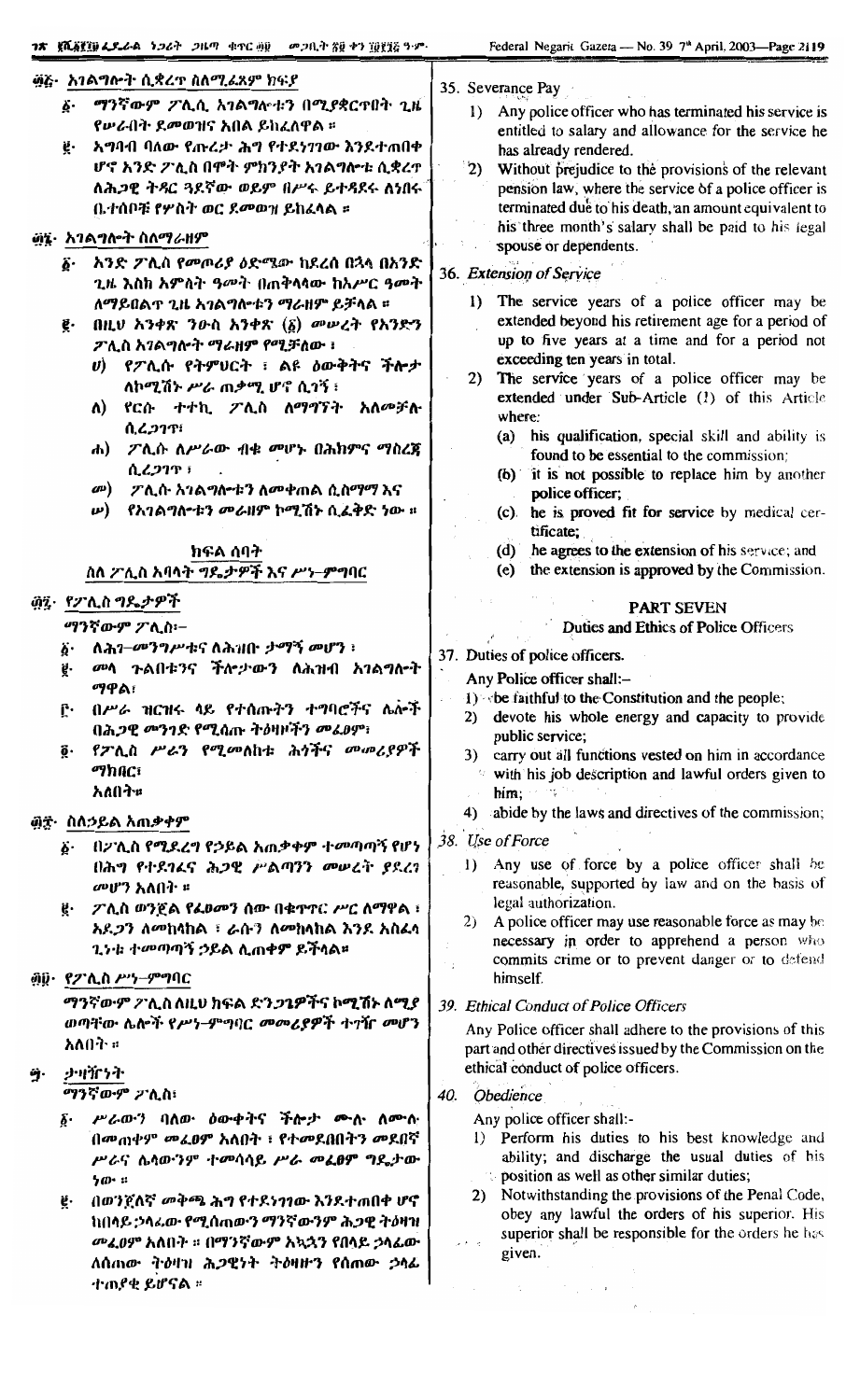# ፵፩· ምስጢር ስለ*ሙ*ጠበቅ

- *ማንኛውም ፖ*ሊስ፡-፩· አማባብንት <del>ባለው ሕግ የተደንጋገው እ</del>ንደተጠበቀ ሆኖ የሀገርንና የሕዝብን ደኅንነት የሚነዱ በመሆናቸው ምስጢር የታፀረ *መረጃ*ዎችን ነ
- g ሥልጣን ባለው ኃላፊ በአግባቡ ካልታነነነ ወይም በሥራ ላይም ሆነ ከሥራው ውጪ ጉዳዩን እንዲያውቀው የሚገባው ሰው ክልሆነ በቀር በአሥራር ሚሰጢር የሆኑትን መረጀዎችን ፣ ለሴላ ማናቸውም ሰው መግለጽ የለበትም ።
- <u>ማጀት ስለ ስጦታ</u>

*ማንኛውም ፖሊ*ስ በፖሊስነቱ ለሰሐው ወይም እንዲሰዋ ለሚጠበቀው ግልጋሎት ማንኛውንም ዓይነት ስጦታ መጠየቅ ወይም መቀበል የለበት**ም** ።

#### ፵፫ - 7በ.ን ስለማሳወቅ

"ፃንኛውም ፖሊስ ኮሚሽኑ በ**ሚያወጣው** *መመሪያ መ***ሥ**ረት ከደመወዝ ሴላ የ**ሚያገኘውን ኀቢ ማስምዝነብ አለበት** ።

## <u> ግጅ - በ2 ሊስ ሥራና በግል ተቅም መካከል ስለሚፈ</u>ጠሩ <del>ግጭቶ</del>ች

- *ማንኛውም ፖሊስ* ክራሱ ወይ**ም ከዘመ**ዱ ወይም ከወዳጁ ô٠ ዋቅም ጋር የተያያዘና ከሥራ ኃላፊነቱ ጋር ግጭት የሚፌጠርበት ጉዳይ ሲ*ያጋ*ዋ**መው ለአለቃው** በጽሑፍ *ማ*ሳወቅ አለበት ፡
- ፪· በዚህ አንቀጽ ንውስ አንቀጽ ፩ የተጠቀሰው ሁኔታ ሲደጋጥም ጉዳዩ የተገለፀለት ኃላፊ የጥቅም ግጭቱን ለማስወገድ በሚችል መልክ ሥራው እንዲከናወን ማድረግ ይኖርበታል ።
- ij· 2'ሊስ *ሥራውን* ሲያከናውን ለማንኛውም የ**2'ለቲ**ካ ድርጅት አድሎ ማድረግ ወይም ወገንተኝነት ማሳየት የለበትም ።

## ፵፭፣ ሴላ ሥራ መሥራት የ**ሚከለከልበት ሁኔ**ታ

- ፩· ማንኛውም ፖሊስ ለመሥሪያ ቤቱ **የሚሰጠውን** አ<del>ገ</del>ል ግሎት የሚያጓደኑል ወይም በማናቸውም አኳኋን ከተመደ በበት ሥራ ጋር የሚቃረን ወይም ከፖሊስነቱ ጋር የማይጣጣም ማናቸው**ም ሌላ ሥ***ራ መሥራ***ት የለበትም** ፡፡
- የዚህ አንቀጽ ንውስ አንቀጽ (፩) ድንጋጌ እንደተጠበቀ Ų. ሆኖ ማንኛውም ፖሊስ ለመሥሪያ ቤቱ አሳውቆ በትርፍ ጊዜው ማናቸውንም ሴላ ሥራ ለመሥራት ይችላል ፡፡

#### ፵፮· የንብረት እያያዝና አጠቃቀ**ም**

*ማንኛውም ፖ*ሊስ ለሥራው ማከናወኛ የተሰጡትን *መግሪ*ያ ዎችና መገልገደዎች በአግባቡ የመጠበቅና የመጠቀም :ኃሳፊንት አለበት ፡፡

#### ፵፯· በዕዳ የመጠየቅ ;ንሳፊነት

*ማንኛውም ፖ*ሊስ ለሥራው ማከናወኛ የተሰጡትን *መግሪ*ያ ዎችና መገልገያዎች ላይ በ**ሚደርሱ ጉዳት ወይም ተፋ**ት በዕዳ ተጠደቂ የሚሆነው ጉዳቱ ወይም ዋፋቱ በእርሱ ቸልተኝነት ወይም ሆነ ተብሎ በተፈወመ ድርጊት ምክንያት የደረሰ እንደሆነ ነው ።

#### ፵፰· ደንብ ልብስ የመልበስ **ግዴ**ታ

ማንኛውም ፖሊስ ብሥራ ላይ ሲሆን የደንብ ልብሱን አ*ሚ*ልቶ መልበስ ይኖርበታል።

## *יַיַּהָּיָם (אֲמָל יְ*אֶל *יָיִיִּ*

- ፩· ማንኛውም ፖሊስ የግል ንጽሕናውን እና የልብሱን ንጽሕና በሚገባ **መ**ጠበቅ አለበት ፡፡
- ስለንጽሕና አጠባበቅ በኮሚሽኑ የሚወጡ መመሪያ ë٠ ዎችን ማክበር አለበት ፡፡

#### 41. Secrecy

Any police officer shall not disclose;-

- 1) Notwithstanding other relevant laws, classified information that might endanger the security of the state and the public.
- 2) Information which has been declared secret unless such a person who is officially permitted to know such matters or the police officer is ordered by the concerned superior.

#### 42. Gifts

Any Police officer shall not demand or accept any gift in return for services rendered or expected to be rendered by him

## 43. Declaration of Income

In accordance with the directives to be issued by the Commission, any police officer shall declare all his income other than his salary.

## 44. Conflict of Interest

- 1) Any police officer shall report in writing to his superior the case in which conflict of interest between his private interest or that of his relative or friend and his duties has arisen.
- 2) Where the case stated in Sub-Article (1) of this Article arises the superior to whom the same is reported shall take appropriate measures to resolve the conflict of interest in order to accomplish the task.
- 3) Any police officer, while executing his duty, shall not favour or show partiality to political parties.

#### 45. Prohibition of Holding another Job

- Any police officer shall not engage in any other job  $\mathbf{D}$ which might impair his service or be in conflict with his duties or inconsistent with his position as a police officer.
- $2)$ Without prejudice to the provisions of Sub-Article (1) of this Article, a police officer may, after informing his office, engage in any other work during his leisure time.

## 46. Handling and Use of Property

Any police officer shall have the responsibility to properly handle and use the equipment and material provided to him to carry out his duties.

#### 47. Extent of Liability

Any police officer shall be liable for the damage or loss of equipment and materials provided to him to carry out his duties, where such damage or loss is caused by his negligence or intentional act.

#### 48. Duty to Wear a Uniform

Any police officer is duty-bound to wear a uniform while executing his duty.

## 49. Hygiene

- 1) Any police officer shall have the responsibility to properly maintain personal hygiene and neatness of his uniform.
- 2) He shall respect directives of the Commission on hygiene.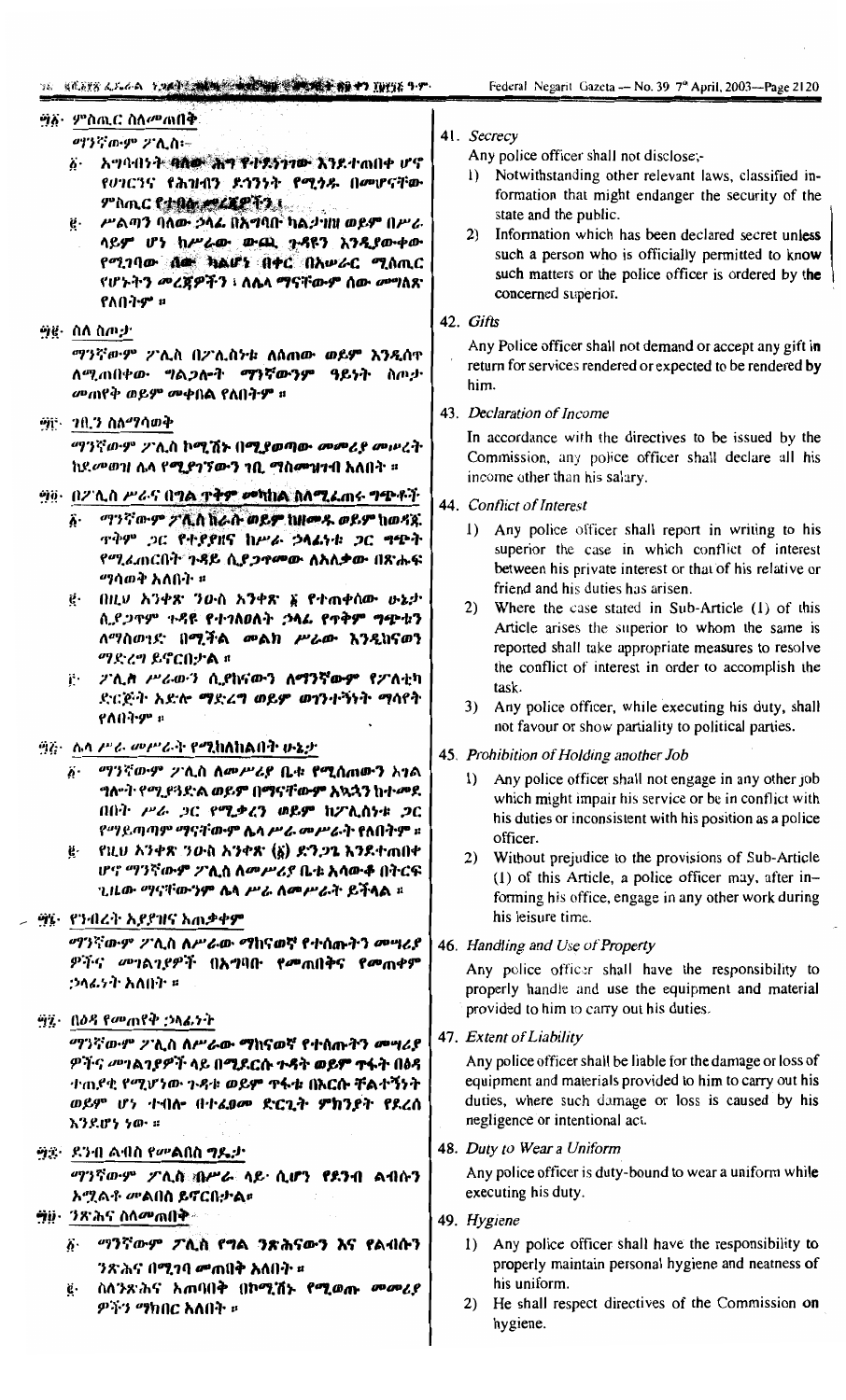## 78° KRAKKA 4.844 5.269° 2009 490 AU = 20.3 KB 49 XBKB 4.8%

Federal Negarit Gazeta - No. 39 7<sup>th</sup> April, 2003-Page 2121

#### ሌሎች ግዴታዎች y.

ማንኛውም ፖሊስ ፦

- .የተሰጠውን የደንብ ልብስና ትዋቅ ለሴላው ሰው **ማዋ**ስ አ. የለበትም :
- ኮሚሽኑ ሳይፈቅድ ማንኛውንም ዓይነት የዕርዳታ μ. መዋጮ ማሰባሰብ አይችልም ፡
- . የደንብ ልብሱን ሲለብስ ኔጣኔተ *ማድረግ* የለበትም ። ji. ሆኖም ባለትዳር ከሆነ የጋብቻ ቀለበት ብቻ ማድረግ ይችላል ።
- ሥላማዊ ሥልፍና የሥራ ማቆም አደማ ማድረግ ö. አይችልም ።

### ክናል ስምንት ስለዲሲ:ነሴ:ን

### ፶፩- የዲስፕሊን ቅጣት ዓላማ

የዲስገንሊን ቅጣት ዓላማ 2ንሊሱ በፊጸመው የዲስገንሊን ጉድለት ለወደፊት ተጻጽቶ እንዲታሪምና *ሥራ*ውን በአግባበ እንዲየከናውን ለማስቻል ወይም የማይታሪም ሆኖ ሲተኝ ለማሰናበት ነው።

## ያ፪• የዲስገሊን ቅጣት ዓይነቶች አመዳደብ

- የዲስገሊን ጉድለት የፈፀ*ው ፖ*ሊስ እንደቀፋቱ ክብደት Ä. ከሚከተሉት አንዱ ሊወሰንበት ይችላል ፣
	- $\boldsymbol{\theta}$  የ.ቃል ማስጠንቀቂያ ፣
	- የጽሑፍ ማስጠንቀቂያ ፡ V)
	- አስከ አንድ ወር ደመወዝ የሚደርስ መቀጫ ፣ 46) –
	- *o*®) እስከ ሦስት ወር ደ*ው* ወዝ የሚደርስ መቀጫ ፣
	- ω) ከሥራ ደረጃና ደመወዝ ዝቅ ማድረግ ፣
	- ረ) ከሥራ ማሰናበት ፣
- ¥·  $(1)$   $(1)$   $(1)$   $(2)$   $(2)$   $(3)$   $(3)$   $(4)$   $(5)$   $(6)$   $(7)$   $(8)$   $(1)$   $(1)$ የተዘረዘሩት ቀላል የዲስፕሊን ቅጣቶች ተብለው ይመደባሉ :
- $(III, I)$   $\lambda$ ')+x' '} $O \cdot h$   $\lambda$ ')+x'  $(\xi)$   $(\omega)$ :  $(\omega)$ :  $(\epsilon)$ j∙. የተዘረዘሩት ከባድ የዲስፕሊን ቅጣቶች ተብለው ይመደብሉ ።

#### ሃը፦ ቀላል የዲስገንሊን ቅጣት የሚያስከትሉ ተፋቶች

የሚከተሉት ቀላል የዲስፕሊን ቅጣት የሚያስከትሉ ተፋቶች  $G3$   $^{\circ}$   $\sigma$   $\cdot$   $\cdot$ 

- የተሟላ የደንብ ልብስ አሟልቶ አለ*መገኘት* ፣ ぶ.
- \_ያለበቂ ምክንያት ወይም ያለፈቃድ ከሥራ <del>መቅ</del>ረት ፣ ψ.
- ij- በሥራ ቦታ ተግኝቶ ወደ ሥራ አለመሰ**ማ**ራት ፣
- በሥራ ሰዓት ተሰብስቦ ማውራት ፣  $\ddot{\mathbf{0}}$ .
- የሥነ ሥርዓት ጉድለቶችን ለሚ**መለከተው ክፍል አለ**ማ  $\ddot{c}$ ሳወቅ ፡
- ንጽሕኖን ያለመጠበቅ ፡ ï.
- በዚህ እንቀጽ ከተዝረዘሩት ተመሳሳይ ባሕሪ ያለው ቀላል i. የዲሲገንሲን ጉድለት ፡

## ያ፼፦ ከባድ የዲስገንሊን ቅጣት የሚያስኩትሉ ተፋቶች

የሚከተሉት ከባድ የዲስፕሌን ቅጣት የሚደስከትሉ ተፋቶች - Sifari-

- $\ddot{\theta}$ .  $(1.357 - 69999999)$  = Cd S 599-9-3 = 0.419 QG = & Chi 6. ሲደዊ ምብቶች መጣስ ፣
- ትዕዛዝ ባለማክበር ፣ በቸልተኝንት በመለገም ወይም Ķ. የአሥራር ሥነ ሥርዓትን ባለመከተል በሥራ ላይ በደል ማድረስ
- $P<sub>1</sub>$ ከግዳጅ ላይ መሸሸ።
- 扩。 ሥራ እንዳይውራ ሆነ ብሎ ማወክ ወይም ከሚያውኩት  $20.094900$
- $\mathbf{z}$ . - ከማንኛውም ፍርድ ቤት የሚሸተ ትዕዛዝ አለ**ማ**ክበር፡
- በቀላል የዲስፕሊን ቅጣት እርምጀዎች ባለሙታሪም  $\ddot{h}$ . ደለበቂ ምክንደት በተደጋጋሚ ከሥራ መቅረት ወይም የሥራ ሰዓት አለማክበር ፣

#### 50. Other Obligations

Any police officer shall not:-

- 1) lend his uniform and fire arms to any other person,
- $2)$ collect any contribution for aid without the permission of the Commission.
- 3) wear any jewelry while he is in unifrom. However, if he is married, he may wear a wedding ring.
- 4) engage in any strike and demonstration.

#### **PART EIGHT Discipline**

## 51. Objectives of Disciplinary Measures

The objective of disciplinary measures shall be to rehabilitate a police officer who Commits disciplinary breaches by making him learn from his breach and enable him to perform his duties properly or to discharge him from service if he becomes recalcitrant.

#### 52. **Types and Classification of Disciplinary Penalties**

- 1) Depending of the gravity of the offence, one of the following penalties may be imposed on a police officer for breach of discipline:
	- $(a)$  verbal warning;
	- (b) written warning:
	- (c) fine upto one month's salary;
	- (d) fine upto three month's salary;
	- (e) demotion from his rank and salary:
	- (f) dismissal;
- 2) The penalties specified under Sub-Article  $(1)(a)$ . (b), (c) of this Article shall be classified as simple penalties.
- 3) The penalties specified under Sub-Article (1)  $(d),(e),(f)$ , of this Article shall be classified as rigorous penalties.
- 53. Offences entailing simple penalities
	- the following offences shall entail simple disciplinary penalities:-
	- Not wearing a Complete uniform;  $\mathbf{D}$
	- $2)$ Absence from work without good cause or without nermission:
	- $3<sub>h</sub>$ Not being on duty while present at work place,
	- 4) Engaging in idle group talk while on duty;
	- $5)$ Failure to notify a breach of discipline to the Concerned authority:
	- Failure to keep one's hygiene: 6)
	- 7) Committing similar breaches of discipline of equal gravity with the offences specified under this Article.
- 54. **Offences Entailing Rigorous penalities**

Rigorous disciplinary penalities may be imposed for the following offences:-

- 1) To violate human and democratic rights stipulated in the constitution.
- 2) To impair once duty by being disobedient, negligent or tardy or non-observance of working procedures.
- 3) To run away from duty,
- 4) to deliberately obstract work or to collaborate with others in committing such offence.
- 5) Failure to observe any court orders.
- 6) unjustified repeated absence or non-observance of office hours inspite of being penalized by simple disciplinary measures.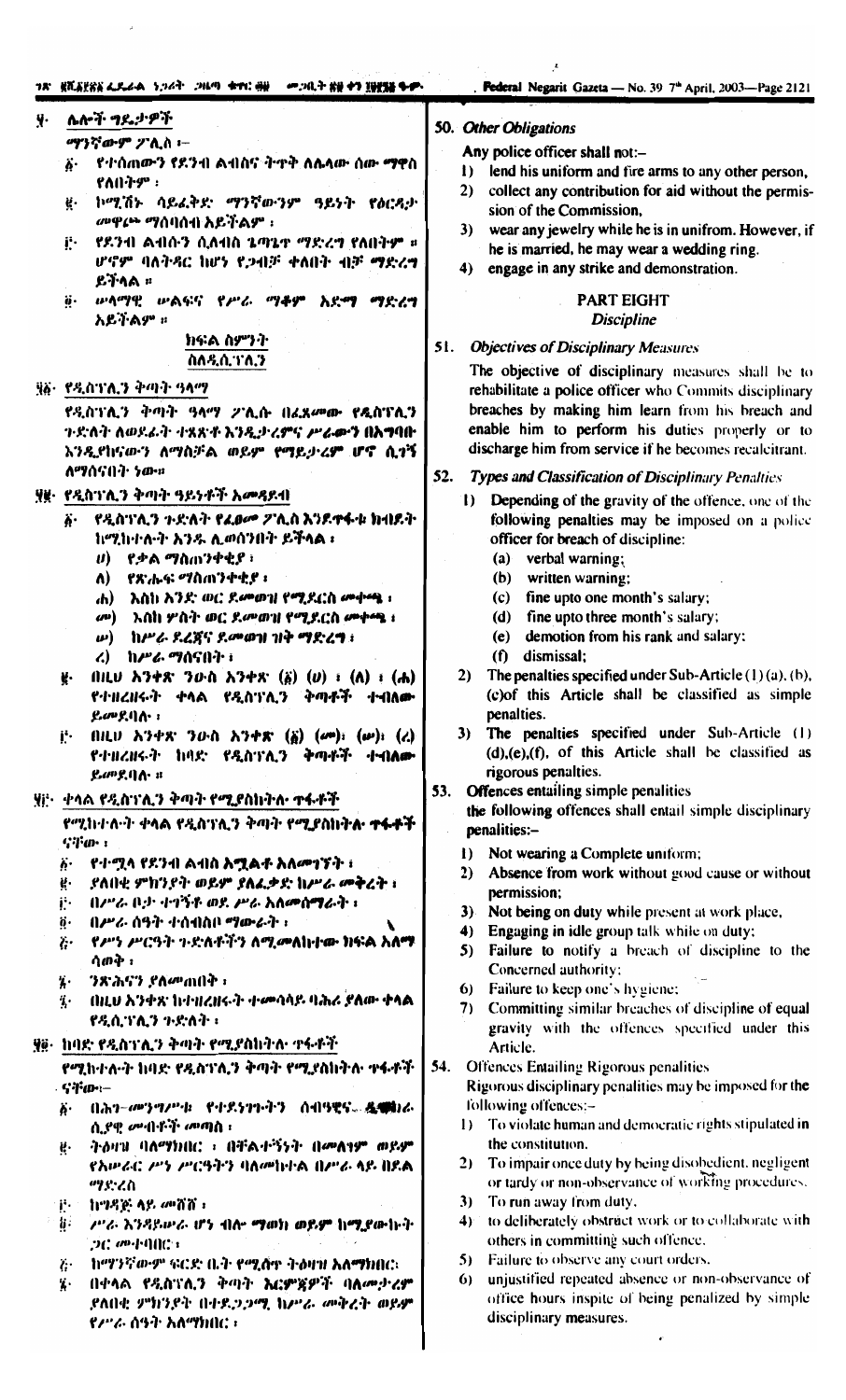- በሥራ ቦታ በጠብ አሜሪነት ሚደባዶቢ į.
- ĝ. \_በልማዳዊ ስካር ወይም በአደንዛሽr *ዕ*ፅ ሱስ በ*መሙረ*ዝ | ሥራን መበደል ፣
- ጉቦ **መቀበል ወይም እንዲሰ**ጠው **መ**ጠየቅ፣ Ũ۰
- ĩ. በሥራ ቦታ ወይም ከሥራ ቦታ ውጪ ለሕዝብ ሞራል ተቃራኒ የሆነ ደ፡ርጊት መፈፀም ፣
- ፲፩· የሴብነት ወይም የእምነት ማጉደል ድርጊት መሬፀም ፣
- ፲፱· በመሥሪያ ቤቱ ንብረት ላይ ሆንብሎ ወይም በቸልተ ኝንት *ጉዳት ማድረ*ስ ፡
- ĩቮ· በሥልጣን አለአግባብ መጠቀም ፣
- ፲፬· *ሚ*ስጢር የሆኑ መረጃዎችን በሚስጢርንት አለመጠበቅ፥

#### ፶ሬ· የዲስፕሊን እርምጃ አወሳሰድ

- በማንኛውም ፖሊስ ላይ የዲስፕሊን ቅጣት ከ**መወሰ**ኑ  $\ddot{\bm{\delta}}$ . በፊት *ፈፀ*መ የተባለውን የዲስፕሊን ጉድለት በጽሑፍ እንዲያውቀው ተደርን ራሱን የመከላከል *ዕ*ድል ይሰጠዋል ፡፡
- ë ከባድ የዲስፕሊን ቅጣት ው**ሣኔ የሚሰ**ጠው በኮ**ሚሽ**ኑ የዲስፕሊን ኮሚቴ ይሆናል ፡፡
- ቀላል የዲስፕሊን ቅጣት ውሣኔ የሚሰጠው ዲስፕሊን ŕ٠. ባንደለው ፖሊስ የቅርብ አለቃው ይሆናል ፡፡
- የፌዴራል የሥነ ም**ግባርና የ**ፀረ ሙስና ኮ**ሚ**ሽን õ. *ማቋቋሚያ አዋጅ ቁ*ተር· ፪፻፴፩/፲፱፻፺፫ አንቀጽ ፯ ንውስ አንቀጽ (፩) አንደተጠበቀ ሆኖ የዲስፕሊን ቅጣት ማንኛውም የፍርድ ቤት ው**ሣኔ** ሳይጠበቅ ወይ**ም** ሳይከተል ሊወሰን ይችላል ፡፡

#### ያ፤ ከሥራ ስለማገድ

- ፩· አንድን ፖሊስ ከሥራ አግዶ ማቆየት ለሥራው አፈፃፀም ይጠቅማል ብሎ ኮሚሽኑ ካመንበት ፖሊሱን ከአንድ ወር ለማይበልጥ ጊዜ ከሥራና ደ**መወዝ አግዶ ለማቆ**የት ይችላል።
- ፪· ኮሚሽኑ አንድ ፖሊስ በወንጀል ወይም በዲስፕሊን ተፋት በሕግ የተከሰሰ እንደሆነ እና ድርጊቱ ከሥራ**ው** የሚያስወጣው መሆኑ ሲገመት ከሥራው ታግዶ እንዲቆይ ማድረግ ይችላል።

## ያ፤ የይግባኝ መብት

- ፩· ቀላል የዲስፕሊን ቅጣት ውሳኔ የተወሰነበት ማንኛውም ፖሊስ በውሳኔው ቅር ከተሰኘ ውሳኔውን ከሰጠው የቅርብ ኃላፊው አንድ ደረጃ ከፍ ለሚለው ኃላፊ ይግባኝ ማቅረብ ይችላል። ይግባኙ የቀረበለት ኃላፊ የሚሰጠው ውሳኔ የወጨረሻ ይሆናል።
- ፪· ከባድ የዲስፕሊን ቅጣት ውሳኔ የተወሰነበት **ማንኛውም** ፖሊስ ለኮሚሽኑ ኮሚሽነር ይግባኝ **ማ**ቅረብ ይችላል። የሚሰጠው ውሳኔም የመጨረሻ ይሆናል።

## ያ፰· ስለይርጋ ጊዜ

- ቀላል የዲስፕሊን ቅጣት የሚያስከትል ተፋት የፈጸሙ б. ፖሊስ የምርመራውን ጊዜ ሳይጨምር የፊጸመው ጥፋት ከታወቀበት ቀን ጀምሮ እስከ ሦስት ወር እርምጃ ካልተወሰደበት በዲስፕሊን ተጠያቂ አይሆንም።
- ከባድ የዲስፕሊን ቅጣት የሚያስከትል ተፋት ከታወ ቀበት ቀን ጀምሮ በአንድ ዓመት ጊዜ ውስጥ በጥፋቱ ካልተከሰሰ በዲስፒሊን ተጠያቂ አይሆንም።
- በዚህ አንቀጽ ንውስ አንቀጽ  $(\xi)$  ወይም  $(\xi)$  በተመለ ŕ. ከተው የጊዜ ንደብ ውስጥ መወሰድ የሚገባውን የዲስ ፕሊን እርምጃ ሳይወስድ የቀረ ኃላፊ ተጠያቂ ይሆናል።
- በዚሀ ደንብ የተጣለ የዲስፕሊን ቅጣት ያለው ተፈጸ  $\ddot{\mathbf{g}}$ . ሚነት ከአንድ ዓመት ሊበልተ አይችልም። ኮሚሸኑ ለእያንዳንዱ የዲስፕሊን ቅጣት የይር*ጋ* ዘመን በመመሪያ ሊወስን ይችላል፡፡
- 7) To engage in physical violence at the place of work,
- 8) To neglect duty by being alcoholic or drug addict,
- 9) To accept or demand bribe,
- 10) To commit an immoral act at the place of work or outside work,
	- 11) To commit an act of theft or breach of trust.
	- 12) To inflict damages to the property of the commission due to an intentional act or negligence,
	- 13) To abuse power,
	- 14) To reveal information classified as secrete,

#### 55. Taking Disciplinary Measures

- Before imposing a disciplinary penalty on any police  $\bf{D}$ officer, he shall be informed of the alleged offence in writing and be given the opportunity to defend himself.
- 2) Rigorous disciplinary penalty shall be given by the **Commission Disciplinary Committee.**
- 3) Simple disciplinary penalty shall be given by his immediate superior,
- 4) Without prejudice to the provision of Sub-Article (5) of Article 7 of the Federal Ethics and Anti-Corruption Commission establishment Proclamation No. 235/2001 disciplinary measures may be taken irrespective of any court proceedings or action.
- 56. Suspension from Duty
	- A police officer may be suspended from duty by with  $\bf{I}$ holding his salary for a period not exceeding one month if that course of action is believed to be important for the execution of the job.
	- 2) A police officer shall be suspended if he is formally charged with a criminal or disciplinary offence for which his dismissal is to be expected.

#### 57. Right of Appeal

- 1) An appeal may be lodged against the decision on simple disciplinary measures to the next higher superior. The decision of such superior shall be final.
- 2) An appeal may be lodged against the decision of rigorous disciplinary penalties to the Commissioner. The decision of the latter shall be final.
- 58. Period of Limitation
	- Disciplinary measure shall not be put into effect  $\mathbf{I}$ against a police officer who has committed an offense entailing simple disciplinary penalty unless such measure is taken within three months, excluding the time required for investigation from the time the breach of discipline is known.
	- 2) Disciplinary measure shall not be put into effect against a police officer who has committed an offense entailing rigorous disciplinary penalty unless such meassure is put into effect within a year from the time the commission of the offense is known.
	- 3) The official who has failed to take the measures specified under Sub-Article (1) or (2) of this Article shall be held responsible.
	- $4)$ The effectiveness of penalty imposed under this Regulation shall not exceed one-year. The Commission shall issue directives on period of limitation to each of disciplinary penalty.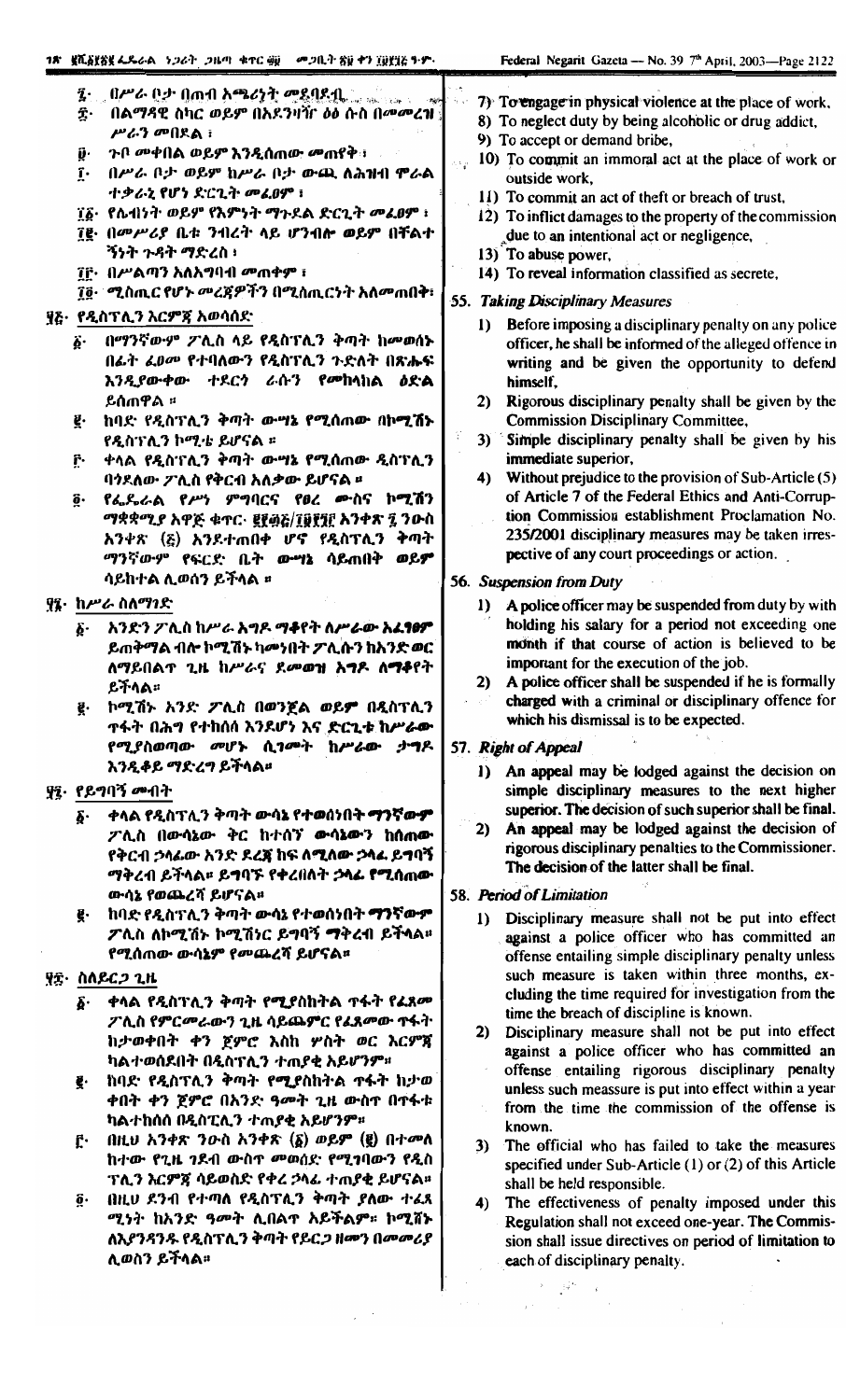## ክፍል ዘጠኝ በወንጀል ስለተከሰሰ ፖሊስ

ያ፱· ከሥራው *ጋ*ር በተገናኘ ሁኔታ በወንጀል ስለተከሰሰ ፖሊስ

- አንድ ፖሊስ የተከሰሰበትን የወንጀል ድርጊት የፈጸመው በሕግ የተሰጠውን ኃላፊነት ሲወጣ በነበሩት ሁኔታዎች አስገዳጅነት መሆኑን የኮሚሽኑ አመራር ጉባዔ ሲያረጋግጥ ጉዳዩ በዲስፕሊን ግድፌት የሚያስከትለው ቅጣት እንደተ ጠበቀ ሆኖ፣
	- δ· በሚመለከተው ፍርድ ቤት የዋስ መብቱ ተከብሮለት ከሆነ፣ በሥራው ላይ ሆኖ ሙሉ ደመወዙ ይከፈለዋል።
	- የዋስ መብቱ ሳይከበርለት ቀርቶ ደሚታሰር ከሆነ፤
		- *ሀ*) ጉዳዩ በፍርድ ቤት የመጨረሻ ሡሳኔ እስከሚሰ **ጥበት ጊዜ ድረስ ሙሉ ደመወዙ ይከፈለዋል፡፡**
		- ለ) በተከሰሰበት ወንጀል ፍርድ ቤቱ ተፋተኛነቱን አረ*ጋግ*ጦ የቅጣት ውሳኔ ካስተላለፈበት ውሳኔው ከተሰጠበት ቀን ጀምሮ ከሥራ ይሰናበታል።
	- ը. ከስ ከቀረበበት ጊዜ ጀምሮ የመጨረሻው ውሳኔ እስኪሰዋ ድረስ የኮሚሽኑ ነገረ–ፈጅ ስለ ፖሊሱ ሆኖ መከራከር አለበት።
- ከሥራው *ጋ*ር <u>ባልተገናኘ ሁኔታ በወንጀል ስለተከሰሰ ፖሊስ</u> ድ• ማንኛውም ፖሊስ በግልጽ ከታወቀው የፖሊስ ተግባር ጋር ግንኙነት በሌለው ጉዳይ ክስ ቀርቦበት ከሆነ በዲስፕሊን
	- ኮሚቴ የሚሰጠው ውሳኔ እንደተጠበቀ ሆኖ፣
	- ፩· Nሚመለከተው ፍርድ ቤት በዋስ ከተለቀቀ ሥራው ላይ ሆኖ ሙሉ ደመወዙን ያገቸል፡፡
	- ፪· የዋስ *መ*ብቱ ሳይከበርለት **ቀ**ርቶ ከታሰረ *የ.መወ*ዝ አይከፈለውም።
	- ը· በተከሰሰበት ወንጀል በፍርድ ቤት ተፋተኛ ሆኖ ከተኅኘ ከሥራው ይሰናበታል።

## ክፍል አሥር ስለማዕረግ፣ የደረጃ ዕደግባኆ ሽልማት፣

## ድδ· ስለ ማዕረግ

- የኮሚሽኑ የማዕረግ ተዋረድና ስያሜ የሚከተሉት ይሆናሉ።
- ኮንስታብል δ.
- ረዳት ሳጅን ğ.
- Ĉ٠ ምክትል ሳጅን
- ሳጅን ô٠
- ሯ. ዋና ሳጅን
- Į. ረዳት ኢንስፔክተር
- L. ምክትል ኢንስፔክተር
- ፰· ኢንስፔክተር
- D. ዋና ኢንስፔክተር
- ፲· ምክትል ኮማንደር
- ፲፩· ኮማንደር
- ፲፪· ረዳተ ኮሚሽነር
- ፲፫· ምክትል ኮሚሽነር
- 70. ኮሚሽነር

<u>ቌ</u>៖ የማዕረግ ዕርከኖች

የፖሊስ አባላት የማዕረግ አሰጣተ በሦስት እርከኖች የተከፈለ ንው።

- የዝቅተኛ ማዕረግ እርከን ъ.
	- *ህ*) ኮንስ*ታ* ብል
	- ለ) ረዳት ሳጅን
	- ሐ) ምክትል ሳጅን
	- $\mathbf{C}$ ሳጅን
	- *ሥ*) ዋና ሳጅን

## **PART NINE** A POLICE OFFICER ACCUSED OF A CRIME

## 59. A Police Officer Accused of a Crime Related to His Duty

Where the Commission's Management Committee is convinced that a police officer has committed the offence for which he has been accused of being forced by the prevailing condition while discharging his duties; with out prejudice to disciplinary measures:

- 1) The police officer shall be on his duty and receive his full salary provided he is granted bail by the court.
- Where the accused police officer is denied the right  $2)$ to bail and detained:
	- (a) He shall be paid full salary until a final decision is given by a court;
	- (b) He shall be automatically dismissed from his work where he has been found guilty by final judgment of the court.
- 3) The accused police officer shall be represented by a lawyer of the Commission starting from lodging of complaint to the dispostion of the case.
- 60. A police Officer Accused of a Crime Unrelated to His **Duty**

Subject to the decision to be given by the discipline committee, any police officer against whom complaint is lodged for his act unerelated with his defined duty shall:

- 1) return to his job upon release on bail granted by competent court and get his full salary;
- 2) not be entitled to any payment of his salary and benefits upon denial of bail and detention:
- 3) be dismissed from his job when convicted by a court of law:

#### **PART TEN** Rank, Promotion and Prize

## 61. Rank

Hirerarchy of rank's in the Commission shall be:-

- 1) Constable
- 2) Assistant Sergeant
- 3) Deputy Sergeant
- 4) Sergeant
- $5)$ Chief Sergeant
- 6) Assistant Inspector
- 7) Deputy Inspector
- 8) Inspector
- 9) Chief inspector
- 10) Deputy Commander
- 11) Commander
- 12) Assistant Commissioner
- 13) Deputy Commissioner
- 14) Commissioner
- 62. Rank Levels

Ranks given to police officers are classified into three levels:

- 1) Lower Rank Level
	- (a) Constable
		- (b) Assistant Sergeant
		- (c) Deputy Sergeant
		- (d) Sergeant
		- (e) Chief Sergeant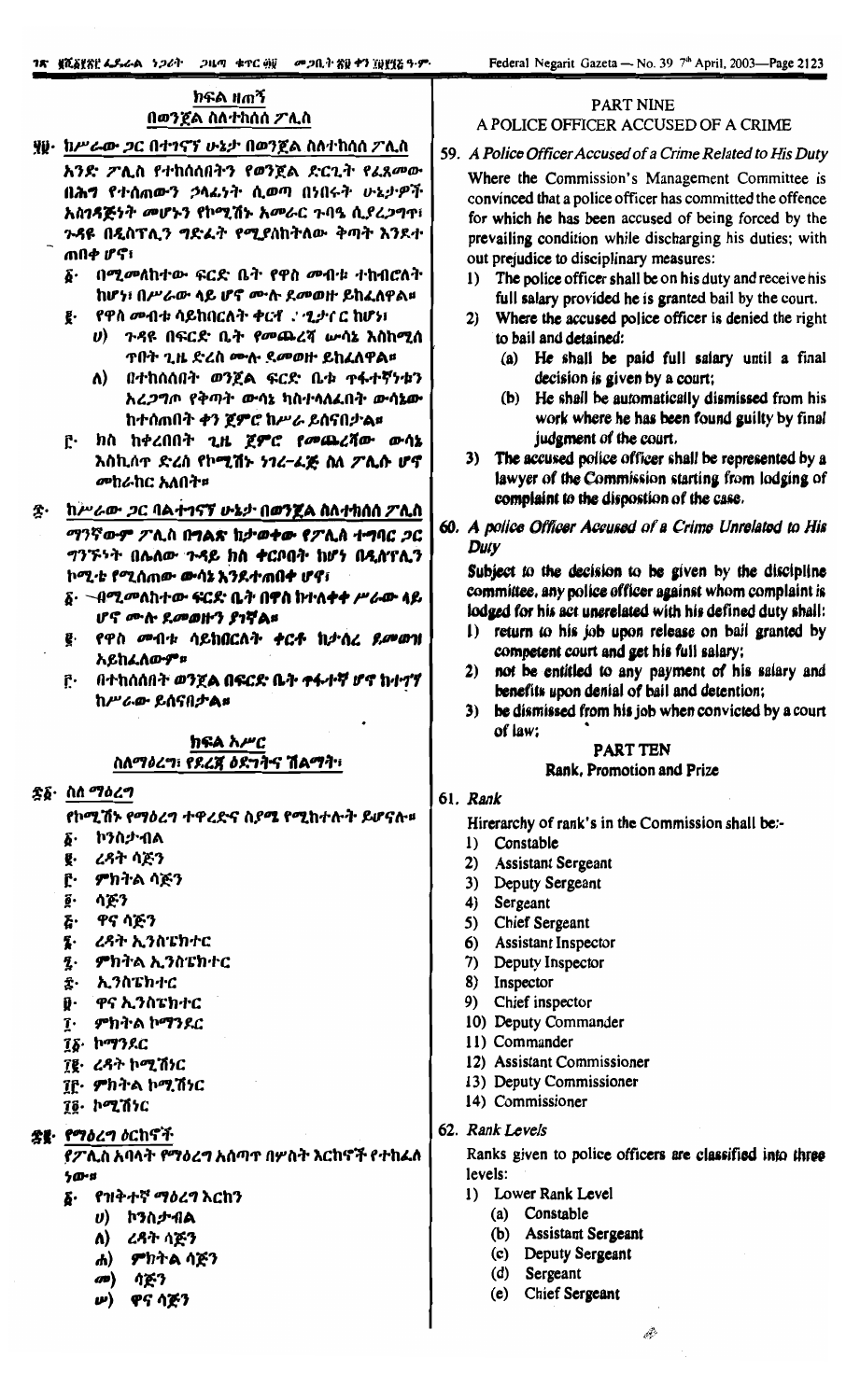*የመ*ካከለኛ *ማዕረግ* እርከን

ኢንስፔክተር

የከፍተኛ *ማዕረግ* እርከን

ኮማንደር

ኮሚሽነር

ዋና ኢንስፔክተር

ምክትል ኮማንደር

ረዳት ኮሚሽነር

ምክትል ኮሚሽነር

ረዳት ኢንስፔክተር

ምክትል ኢንስፔክተር

- 2. Medium Rank Level **Assistant Inspector** (a)
	- Deputy Inspector  $(b)$
	- Inspector (c)
- 3. Higher Rank Level
	- $(a)$ Chief Inspector
		- $(b)$ Deputy Commander
		- $(c)$ Commander
		- $(d)$ **Assistant Commissioner**
		- $\frac{e}{f}$ Deputy Commissioner Commissioner
- 63. Period of stay in a Rank
	- A Police officer shall cover the period of stay assigned to each rank as shown on the table below before he is promoted to the next higher rank.

| No.                     | Rank                      | in Rank<br>for Normal<br>Promotion | Period of stay Period of stay in<br>Rank<br>for accelerated<br>Promotion | <b>Next rank of</b><br>promotion |
|-------------------------|---------------------------|------------------------------------|--------------------------------------------------------------------------|----------------------------------|
| 1                       | Constable                 | 4 years                            | 3 years                                                                  | Assistant<br>Sergeant            |
| 2                       | Assistant<br>Sergeant     | ,,<br>3                            | ,,<br>$\overline{2}$<br>$\ddot{\phantom{0}}$                             | Deputy<br>Sergeant               |
| 3                       | Deputy<br>Sergeant        | ,,<br>3                            | ,,<br>$\overline{\mathbf{2}}$                                            | Sergeant                         |
| 4                       | Sergeant                  | ,,<br>$\overline{\mathbf{3}}$      | ,,<br>$\overline{\mathbf{c}}$                                            | <b>Chief Sergeant</b>            |
| \$                      | Chief<br>Sergeant         | ,,<br>3                            | ,,<br>$\overline{2}$                                                     | Assistant<br>Inspector           |
| 6                       | Assistant<br>Inspector    | ,,<br>$\overline{\mathbf{c}}$      | ,,<br>1                                                                  | Deputy<br>Inspector              |
| 7                       | Deputy<br>Inspector       | ,,<br>3                            | ,,<br>$\overline{2}$                                                     | Inspector                        |
| $\overline{\mathbf{a}}$ | Inspector                 | ,,<br>$\overline{\mathbf{3}}$      | ,<br>$\overline{2}$                                                      | Chief inspector                  |
| 9                       | Chief<br>Inspector        | ,,<br>3                            | ,,<br>2                                                                  | Deputy<br>Commander              |
| 10                      | Deputy<br>Commander       | ,,<br>3                            | ,,<br>$\overline{2}$                                                     | Commander                        |
| 11                      | Commander                 | 11<br>3                            | ,,<br>$\overline{\mathbf{c}}$                                            | Assistant<br>Commissioner        |
| 12                      | Assistant<br>Commissioner |                                    |                                                                          |                                  |
| $13^{\circ}$            | Deputy<br>Commissioner    |                                    |                                                                          |                                  |
| 14                      | Commissioner              |                                    |                                                                          |                                  |

#### 64. Rank Promotion

- Any Police officer shall be eligible for promotion in  $\mathbf{D}$ rank:
	- Whenever there is a vacant position for appoint- $(a)$ ment
	- $(b)$ Who fulfils educational requirement, work experience and effciency as required by the vacancy.
	- (c) Provided he completes training for the post,
- 2) Notwithstanding Sub-Article (1) of this Article, promotion from one level of rank to another shall be carried out on the basis of competition and examination.
- 3) Notwithstanding the period of stay required for Assistant Inspector in accordance with Article 63 of this Regulation, any police officer in a lower rank level is entitled to compete for the rank of assistant inspector provided he fulfils the requirements of the Police College.
- $4)$ Any police officer who has rendered special contribution in his work and who has outstanding efficiency report may be eligible for an accelerated promotion provided under Article 63 of this<br>Regulation.

ጅ፫· የማዕረግ ቆይታ ጊዜ

ÿ.

β.

 $\boldsymbol{\theta}$ 

 $\Lambda$ 

da)

 $\boldsymbol{\theta}$ 

Λ)

*ch)* 

 $\omega$ 

 $\boldsymbol{\omega}$ 

L)

አንድ ፖሊስ ተከታዩን ማዕረግ ከማግኘቱ በፊት በያዘው *ማዕረግ* ከዚህ በታች በሰንጠረቸ**r ለኢ***የንዳንዱ* **ማዕረግ የተወ**ሰ *ነውን ጊዜ መ*ሸፈን አለበት።

| ·/…4t | 496ረግ                       | በ,የዘው ማዕረግ<br>የሚቀይበት ጊዜ | ለተፋጠን<br>እደግት<br>የሚቀይበት ጊዜ | በተኪታይ<br>የሚያገኘው<br>የማዕረግ ዕድግት |
|-------|-----------------------------|-------------------------|----------------------------|-------------------------------|
| Ä     | <u> ኮንስታ ብል</u>             | 4 3au j                 | 3 ዓመት                      | ረጻት ሳጅን                       |
| N     | <u>ረዳት ሳጅን</u>              | 3 ዓ <i>መ</i> ቅ          | 2 ዓመት                      | <u>ምክትል ሳጅን</u>               |
| Ë     | <u>ምክትል ሳጅን</u>             | <u>3 ዓመት</u>            | 2 ዓመት                      | ሳጅን                           |
| ij    | ሳድን                         | <b>კዓ</b> መቅ            | 2 ዓመት                      | <u>ዋና ሳጅን</u>                 |
| Ğ     | ዋና ሳጅን                      | 3 ዓመት                   | 2 ዓመት                      | ረዳት ኢንስዩክተር                   |
| Ä     | <u>ረዳት ኢንስፔክተር  </u>        | 2 ዓመት                   | 1 ዓመት                      | ምክትል ኢንስፔክተር                  |
| ÿ,    | <u>ምክትል ኢንስፔክተር   3 ዓመት</u> |                         | 2 ዓመት                      | <u>አንስፔክተር</u>                |
| \$    | <u>አንስፔክተር</u>              | ያ የመት                   | 2 ዓመቅ                      | ዋና ኢንስፔክተር                    |
| į)    | <u>ዋና ኢንስፔክተር</u>           | 3 ዓመት                   | <u>2 ዓመት</u>               | <u>ምክትል ኮማን</u> ዶር            |
| ï     | ምክትል ኮማንደር                  | <u>კ ዓመቅ</u>            | <u>2 ዓመቅ</u>               | ከማንደር                         |
| ÏÄ    | <u>ኮማንዶር</u>                | 3 ዓመት                   | 2 9 cm d                   | <u>ረዳት ኮሚሽኑር</u>              |
| ïЦ    | <u>ረዳት ኮሚሽኑር</u>            |                         |                            |                               |
| ΪË.   | <u>ምክትል ኮሚሽነር</u>           |                         |                            |                               |
| ïë    | ኮሚሽንር                       |                         |                            |                               |

#### ጅ፬· የማዕረግ ዕድገት

δ.

- አንድ ፖሊስ፣
	- ሊሾም የሚችልበት ክፍት የሥራ መደብ ሲኖር፣  $\boldsymbol{\theta}$
	- ለሚሾምበት ክፍት የሥራ መደብ የሚያስፈልፃው Λ) የትምሀርት ደረጀ፤ የሥራ ልምድ፤ እና የሥራ አፈጻጸም ከሌሎች ተወዳዳሬዎች የተሻለ ሆኖ ሲገኝ፣
	- ሐ) ለበታው የሚሰጠውን ሥልጠና ካጠናቀቀ ፣ ለማዕረግ ዕድኀት ብቁ ይሆናል።
- የዚህ አንቀጽ ንውስ አንቀጽ (፩) እንደተጠበቀ ሆኖ ከአንድ የማዕረግ ዕርከን ወደሌላ የማዕረግ ዕርከን የሚደረግ የማዕረግ ዕድግት በውድድርና በልቀና ይሆናል።
- በዚህ ደንብ አንቀጽ ቋደ ለረዳት ኢንስፔክተርነት Ŀ. ስለሚያበቃው የመቆያ ጊዜ የተደነገገው ቢኖርም ዖንሲስ ኮሌጅ *የሚያወጣውን መመዘ*ኛ የሚያሟላ በዝቅተኛ የማዕረግ ዕርከን ላይ የሚገኝ **ፖሊስ ለረ**ዳት ኢንስፔክተ ርንት *መወጻ*ደር ይችላል።
- ከፍ ያለ ሥራ የፊጸመና የላቀ የሥራ ችሎታ ያሳየ ፖሊስ ö. በዚህ ደንብ አንቀጽ ቋ፫ ለተፋጠነ ዕድገት የሚፈለገውን *ያገ*ልግሎት ጊዜ ካሟላ ለማዕረግ ዕድገት ብቁ ሊሆን ይችላል።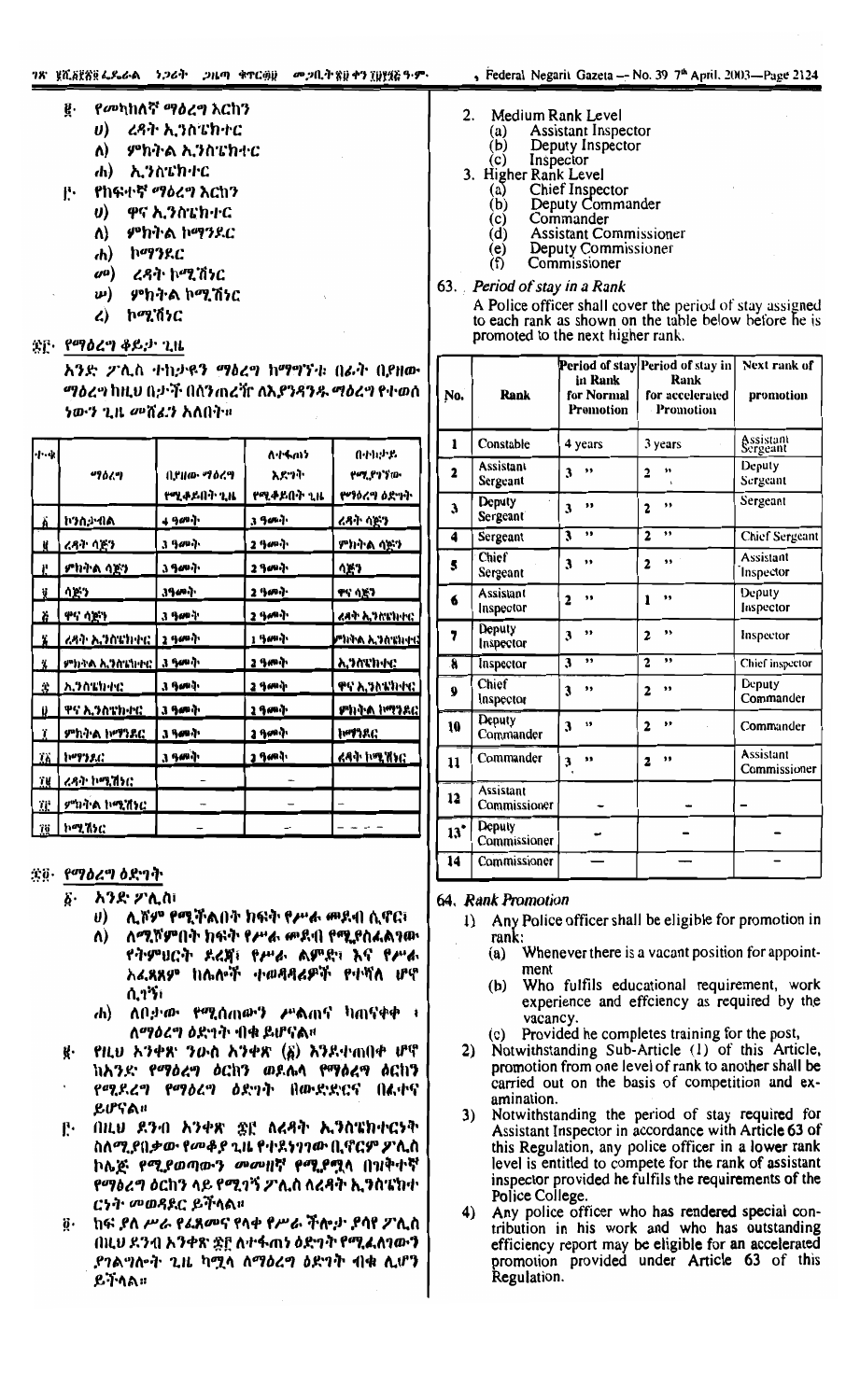| አንድ ፖሊስ በፖሊስ ሙያ ተጨማሪ ሥልጠና ወስዶ<br>Ë٠<br>ከፖሊስ ሥራ ጋር ግንኙነት ባላቸው መስኮች ዕውቅና<br>ባላቸው የሙያና የቴክኒክ ማሥልጠኛዎች፣ ኮሌጆች፣<br>ዩኒቨርሲቲዎች ተምሮ በዲፕሎም ወይም በድግሪ<br>ከተመረቀ የትምህርት ማስረጀው ለማዕረግ ዕድገት<br><i>ግምት ውስ</i> ጥ ይገባል።                                                                                                                                                                                     | 5) Where any police officer takes additional training<br>other than his training in the police profession and<br>graduates with a diploma or degree in fields related<br>to police service from recognized vocational and<br>technical institutions, colleges and universities, his<br>educational achievements shall be considered for a<br>rank promotion.                                                                                                                                                                                |
|---------------------------------------------------------------------------------------------------------------------------------------------------------------------------------------------------------------------------------------------------------------------------------------------------------------------------------------------------------------------------------------|---------------------------------------------------------------------------------------------------------------------------------------------------------------------------------------------------------------------------------------------------------------------------------------------------------------------------------------------------------------------------------------------------------------------------------------------------------------------------------------------------------------------------------------------|
| ድሬ· የማዕረግ ምልክት<br>፩· ማንኛውም ፖሊስ ከደንብ ልብሱ <i>ጋር የ<b>ሚደረግ</b> ፖ</i> ሊስነ<br>ቱንና የሥራ ደረጀውን ሊያሳይ የሚችል የማዕረግ<br>ምልክት ያደርጋል።<br>የማዕረግ ምልክቶቹ አሥራር እና የቀለም ዓይነት<br>ę.<br>የማዕረግ እርከኖችን ለመለየት የሚያስችል ይሆናል።<br>ገዘርገዘር አ <i>ሬጸጸሙ በመመሪያ ይ</i> ወሰናል።                                                                                                                                                  | 65. Rank insignia<br>1) Any Police Officer shall wear a rank insignia with<br>the uniform indicating his being a police officer and<br>the level of his position.<br>The mode and colour of rank insignia shall enable to<br>2)<br>differentiate rank levels. Particulars of implemen-<br>tation shall be determined by directives.                                                                                                                                                                                                         |
| ቋ፯፦ ስለማዕረግ ዕድግት አሰጣጥ<br>ከባድ የዲሲፕሊን ቅጣት የተላለፈበት ፖሊስ ቅጣቱ<br>b٠<br>በይር <i>ጋ ቀሪ</i> ካልሆነ በስተቀር ለማዕረግ ዕድገት ለ <i>መ</i> ወ<br><i>ዳ</i> ደር አይችልም።<br>አንድ ፖሊስ የማዕረግ ዕድገት ከማግኘቱ በፊት ያገኝ<br>ğ.<br>የነበረው ደመወዝ ዕድገት ካገኘበት ደረጃ ከተወሰነው<br>መነሻ ደመወዝ በላይ ወይም እኩል የሆነ እንደሆነ<br>አዲሱን ደመወዝ ከማግኘቱ በፊት ያገኝ ከነበረው<br>ደመወዝ ቀጥሎ ያለውን የዕርከን ደመወዝ ያገኛል።<br>ኮሚሽኑ የደረጃ ዕድኀት የሚሰጥበት ዝርዝር <i>መመሪ</i> ያ<br>ŕ٠<br>ያወጣል። | <b>66. Promotion Procedures</b><br>1) Any police officer on whom a rigorous disciplinary<br>penalty is imposed shall not be eligible for a rank<br>promotion unless the penalty is waived on the period<br>of limitation.<br>2) Where the salary of a police officer before his<br>promotion is more than or equal to the starting salary<br>of the new grade, his new salary shall be the next<br>higher step of the new grade.<br>The Commission shall issue directives on matters of<br>3)<br>promotion in rank.<br>67. Awards of Prizes |
| ኟ፯፦ ስለ ሽልማት<br>ኮሚሽኑ የላቀ የሥራ አስተዋጽኦ ላበረከተ ፖሊስ ሽልማት<br>ሊሰጥ ይችላል። ዝርዝር አፈጻጸሙ ኮሚሽኑ በሚያወጣው<br>መመሪያ መሠረት ይሆናል።<br>ከፍል አሥራ አንድ                                                                                                                                                                                                                                                               | The Commission may award prizes to a police officer that<br>has rendered special contribution to the police service.<br>Details shall be issued by directives.<br><b>PART ELEVEN</b><br><b>VARIOUS COMMITTEES</b><br>68. Discipline Committee                                                                                                                                                                                                                                                                                               |
| ስለ ልዩ ልዩ ኮሚቴዎች<br>ቋቋ· ስለዲስፕሊን ኮ <b>ሚ</b> ·ቴ<br>ከባድ የዲስፕሊን ቅጣቶችን የሚያስከትሉ ተፋቶችን የመመ<br>ርመርና የመወሰን ሥልጣን የተሰጠው የዲስፕሊን ኮሚቴ<br>በዚህ ደንብ ተቋቁሟል።                                                                                                                                                                                                                                               | Hereby is established a discipline Committee which shall<br>have the powers to investigate and decide on disciplinary<br>offences entailing rigorous penalties.<br>69. Organization and Accountability of the discipline com-<br>mittee<br>The discipline committee shall comprise of five<br>$\bf{I}$                                                                                                                                                                                                                                      |
| ቋ፱· የዲስፕሊን ኮሚቴ አደረጃጀትና ተጠራነት<br>δ· የዲስፕሊን ኮሚቴው በኮሚሽነሩ በሚመደቡ አምስት<br><i>የፌ</i> ዴራል ፖሊሶች <b>የሚደራጅ ሲሆን በኮሚቴው</b><br><i>የሚመረ</i> ጡ አንድ ሰብሳቢና አ <b>ንድ ጸሐፊ ይኖ</b> ሩታል፡፡<br><b>ከሚቴው ቢያንስ አንድ የሴት ተወካይ አባል ይኖረዋል።</b><br>ğ.<br><u>়ে      የኮሚቴው ተጠሪነት <mark>ስኮሚሽነሩ ይሆናል።</mark></u><br>የኮሚ·ቴው የሥራ ዘ <b>መን ሁለት ዓመት ይሆናል</b> ።<br>δ.<br>ረቅ·     የአሥራር መመሪያ የማዘጋጀት ሥልጣን                          | Federal Police officers assigned by the Commis-<br>sioner, and shall have a chairperson and a secretary<br>elected by the committee.<br>The Committee shall have at least one female<br>2)<br>representative.<br>The Committee shall be accountable to the Commis-<br>3)<br>sioner.<br>The term of office of the Committee shall be two<br>4)<br>4 years.                                                                                                                                                                                   |
| የዲስፕሊን ኮሚቴው የሥነ ሥርዓት መመሪያ አዘጋጅቶ<br>ለኮሚሽነሩ ያቀርባል፣ ሲጸድቅለትም በሥራ ላይ ያውላል።<br><u> ሮδ· ስለዕደግት ኮሚቴ መ</u> ቋቋም                                                                                                                                                                                                                                                                                 | 70. Power to prepare Rules of Procedure<br>The discipline Committee shall prepare its own rules of<br>procedure, and submit the same to the Commissioner for<br>approval and implement upon approval.                                                                                                                                                                                                                                                                                                                                       |
| የፖሊስ የማዕረግ ዕድኀቶችን መርምሮ ለኮሚሽኑ የውሳኔ<br>ሃሳብ የሚያቀርብ የዕድንት ኮሚቴ በዚህ ደንብ ተቋቁሟል።<br><i>ሮ</i> ፪· ስለ <i>ዕድኀት</i> ኮሚቴው አባላት<br>δ· የዕድገት ኮሚቴው፣                                                                                                                                                                                                                                                    | 71. Establishment of Promotion Committee<br>Hereby is established a promotion committee which shall<br>examine and submit recommendation on police<br>promotion to the commission.<br>72. Members of the Promotion Committee                                                                                                                                                                                                                                                                                                                |
| <i>ህ) - ምክትል ኮሚሽነ</i> ር ሰብሳቢ፣<br><i>ከየሥራ ከ</i> ፍሉ ከተውጣጡ ተወካዮች የሚ <i>መ</i> ረጡ<br>Λ)<br>አራት ፖሊሶች፣<br>$\mathcal{E}$<br>ሐ) የአስተዳደር ኃላፊ፣<br><i>መ</i> ) ከፍት የሥራ መደቡ የ <b>ሚ</b> ገኝበት የሥራ ኃላፊ<br>ይኖሩታል።                                                                                                                                                                                       | 1) The Promotion Committee members shall be as<br>follows:-<br>(a) Deputy Commissioner as chair person<br>(b) Four members elected from among the<br>representatives of various departments,<br>(c) The head of Administration.<br>(d) The head of the concerned Department where                                                                                                                                                                                                                                                           |
| ኮሚቴው ከአባላቱ ከተውጣጡ ተወካ <b>ዮች የሚመ</b> ረ <b>ጥ</b><br>ę.<br>አንድ ጸሐፊ ይኖረዋል።                                                                                                                                                                                                                                                                                                                 | vacant position is available,<br>2)<br>The Committee shall have a secretary to be elected<br>from among its members.                                                                                                                                                                                                                                                                                                                                                                                                                        |

T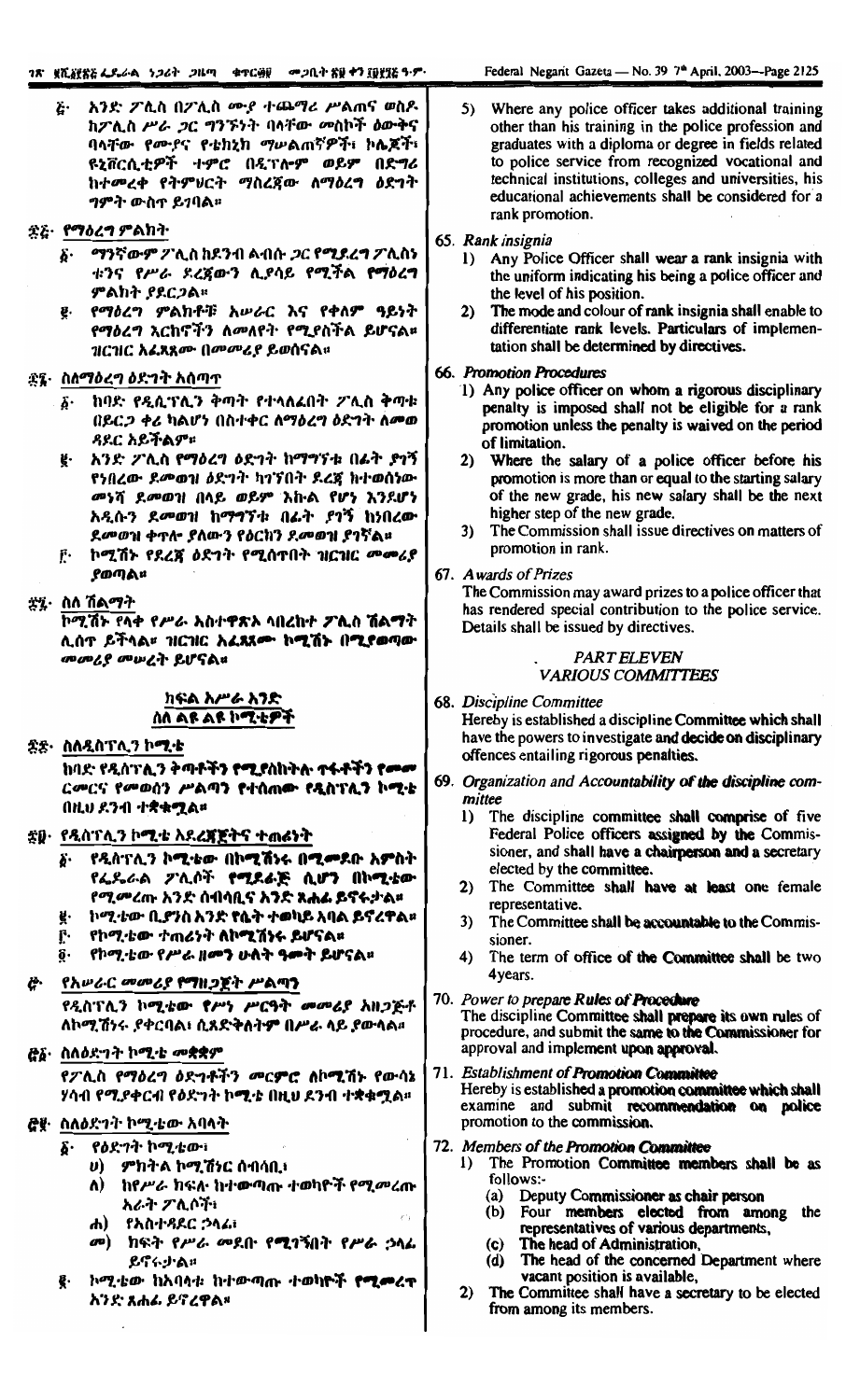- ከኮሚቴው አባላት መካከል ከየሥራ ክፍሉ የሚመረጡ ŕ٠ ሁለት ሴት አባላት ይኖሩታል።
- ē· ለዕድንት ኮሚቴው የሚመረጡት አባላት በሥነ **ምግ**ባ በፍትሐዊነታቸውና በሥራ ራቸው፡ አፈጻጸም ብቃታቸው የተመሰገኑ ሆነው በመሥሪያ ቤቱ ውስተ ከጅ ዓመት በላይ ያገለገለ መሆን አለባቸው።
- የእደግት ኮሚቴው የሥራ ዘመን ሁለት ዓመት ይሆናል፡፡ ۶.

## <u>ሮቮ</u>· የዕድገት ኮሚቴው ሥልጣንና ኃላፊነት

ኮሚቲው ተጠሪነቱ ለኮሚሽነሩ ሆኖ፥

- ∘ ፩∙ የተወዳዳሪዎች ምዝገባ በወጣው ማሲታወቂያ መሠረት በትክክልና በተሟላ ሁኔታ መከናወኑን ያረጋግጣል፡
	- ፪· የተወጻጻሪዎችን ማስረጀና የሥራ ል**ዎድ ትክክለ**ኛነት ይመረምራል፡
	- <u>៌្រៈ ለዶረጃ እድግት የቀረቡትን ተወዳዳሪዎች በመመዘኛው</u> *መሠረት አወጻ*ድሮ በደረጀ ያስቀ**ም**ጣል፥ ዝርዝር ነ<del>ተብ</del> አሰጣጡ በመመሪያ ይወሰናል፣
	- ፬· የተሻለ ነተብ *የመ*ጡትን ወይም *የመ*ጣውን ተወዳዳሪ በመምረዋ ከውሳኔ ሃሳብ *ጋ*ር ለኮሚሽንሩ ያቀርባል፥
	- ጅ· የደረጃ ዕድገት ኮሚቴው ለማጣራት ሥራ አ**ስፈላጊ ሆኖ** ሲያገኝ ማንኛውንም የፖሊስ የሥራ ክፍሎች ማነ*ጋገ*ር ይችላል፡
	- ፤ በዚህ ደንብ መሠረት የተሰጡትን ለሥራው አስፈላጊ የሆኑ ሴሎች ተግባራትን ያከናውናል፡

డ్జే§· ስለዕድንት ኮሚቴው የአሥራር ሥነ ሥርዓት

የኮሚቴው የአሥራር ሥነ ሥርዓት እንደሚከተለው ይሆናል፡

- በማናቸውም ስብሰባ ከአባሎች ከ፪/፫ኛ በላይ ሲገኙ ምልዓተ ጉባዔ ይኖራል**=**
- ማናቸውም ጉዳይ በስብሰባው በተገኙ አባሎች በድምዕ ë. ብል<del>ሚ</del> ይወሰናል፡
- የኮሚቴው አባላት ድምዕ እኩል ከሆነ የኮሚቴው ሰብሳቢ i٠. ያለበት ወ<mark>1ን ውሳኔ የከሚቲው</mark> ውሳኔ ይሆናል።
- ኮሚቴው በድምዕ ብልጫ በሚወሰንበት ጊዜ የአንስተኛው ደምዕ አስተያየት ከነምክንያቱ በስብሰባው ቃለ ጉባዔ *መመ*ገተብ አለበት፡፡
- ኮሚቴው አስፈላጊ ሆኖ ሲያገኘው በዚህ አንቀጽ ከተጠ Ë٠ ቀሰው በተ**ጨማሪ የራሱን የአ**ሥራር ደንብ ያወጣል፡፡

## ክፍል አሥራ ሁለት ስለ ትዋት፥ አርማና መታወቂያ

<u>ረ፡ረ፡- ስለትተቅና የደንብ ልብስ ዕደላ</u>

*ማንኛውም ፖሊስ ስለሚያገኘው ት*ዋቅና የደንብ ልብስ በኮሚሽኑ በሚወጣ *መሙሪያ ይ*ወሰናል፡፡

ረ% የአርማው ይዘት

የኮሚሽኑ አርማ ለሕግ ተግዥኑትን፣ ሕግ አስከባሪነትንና የሕዝብ አገል*ጋ*ይነትን የሚያንወባርት ይሆናል፡

- ሮ፡፡ የአርማው አጠቃቀም
	- ፩· የኮሚሽኑ ዓርማ በፖሊስ መታወቂያ ካርደ፡ በመለዮ፡ በፖሊስ ተሸከርካሪዎች፣ ኮሚሽኑ በሚወሰነው ሌሎች ቦታዎችና አኳኋን ሲሆን ይችላል።
	- የኮሚኺኑ ልዩ ልዩ የሥራ ክፍሎች እንደየሥራቸው ዐባይ ġ. ከኮሚሽኑ አርማ በተጨማሪ የራሳቸው አርማ ሊኖራቸው ይችላል።
	- አርማው የሚይዛቸው የቀለም ዓይነቶች ፖሊስ በቀላሉ ſ٠ በሕብረተሰቡ ዘንድ እንዲለይ የሚያደርጉ መሆን አለባቸው። የቀለም ዓይነቶቹ በኮሚሽኑ መመሪያ ይወሰናለ።
- The Committee shall have two female represen-3) tatives who are elected from the various departments.
- 4) Members of promotion committee shall be elected from police officers honoured for their discipline, fairness and work efficiency and at least served for five years in the police.
- 5) The term of office of the promotion Committee shall be two years.
- 73. Powers and Responsibilities of the Promotion Committee

The Committee shall be accountable to the Commissioner and shall:

- 1) Ensure that the registration of competitors has been carried out properly and perfectly in accordance with the notice issued;
- 2) Examine the accuracy of the competitors' documents and work experience;
- 3) Conduct competition of the applicants for promotion to the position available in accordance with requirements, and put them in order of their result; particulars of grading shall be determined by directives;
- 4) Select an applicant or applicants with the highest result and submit to the Commissioner with recommendations;
- 5) Inquire departments for relevant information to investigate matters related to promotion if it is necessary;
- 6) Carry out the functions necessary for its activities entrusted to it by this regulation.
- 74. Rules of Procedure of the Committee
	- The reults of procedure of the Committee shall be as follows:
		- 1) Presence of above 2/3 of the members at any meeting shall constitute the quorum.
		- Any matters shall be decided by majority vote of the  $2)$ members present at the meeting.
		- In case of a deadlock, the side for which the 3) chairperson has voted shall be the final decision.
	- 4) Whenever decisions of the Committee are made by majority vote, the opinions of the minority shall be recorded with their reasons of exception in the minutes.
	- The Committee may lay down other rules of 5) procedure in addition to that stated in this Article as may be necessary.

### PART TWELVE

EQUIPMENT, EMBLEM AND IDENTITY CARD

- 75. Distribution of Equipment and Uniform The equipment and unifrom to be provided for any Police officer shall be determined by directives to be issued by the Commission.
- 76. Content of Emblem The Commission shall have its own emblem which shall reflect compliance with the law, law enforcement and its devotion to public service.
- 77. Utilization of the Emblem
	- $\mathbf{D}$ The emblem of the Commission may be used on police identity card, caps, Police vehicles, and on any other place and in a manner determined by the Commission.
	- 2) Various departments of the Commission may have their own emblems that show the nature of their work in addition to that of the Commission.
	- Colours selected by the Commission shall be those 3) which help the society to easily identify the Police. The Commission shall determine types of the colours by directives.